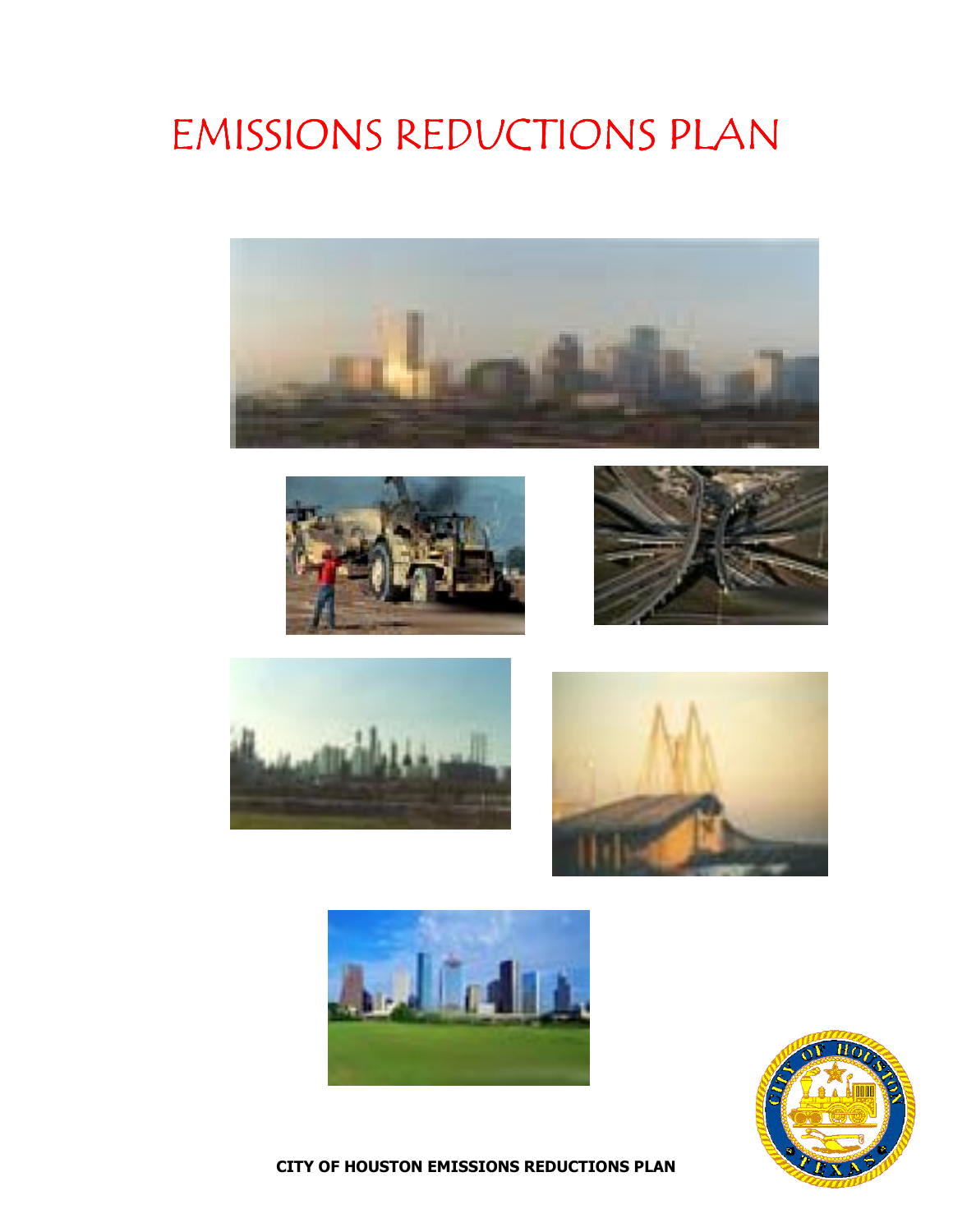# **CITY OF HOUSTON**

**INTEROFFICE CORRESPONDENCE** 

To: **City Council Members**  From:

Lee P. Brown

Date:

July 28, 2000

Mayor

Subject: **Emission Reductions Plan** 

I am pleased to provide the City of Houston Emissions Reduction Plan for your information and review. Reducing air pollution in order to assure cleaner air for our citizens to breathe is the number one public policy challenge faced by the Houston-Galveston Region. The effects of our air quality problems on our constituents' health and well being, on our governments and infrastructure, on our businesses, and on our region cannot be underestimated.

I am committed to providing leadership on this issue and to show that the Clean Air challenge can be met. In January, 2000, I created the Mayor's Clean Air Team through Executive Order 1-45. The Mayor's Clean Air team was charged with establishing a comprehensive emissions inventory of the City's internal activities and associated contractors. It was also charged with developing emission reductions targets for City operations and contracts consistent with the State Implementation Plan requirements for the Houston-Galveston Ozone Non-attainment Region. The Clean Air Team had further responsibilities of identifying City emissions reductions controls, establishing timelines and sequences of these controls to achieve the specified emission reduction targets, and determining cost estimates of the controls. All of these elements are included in the City of Houston Emissions Reductions Plan. While the cumulative costs to the City of Houston to meet the emission reductions targets are significant and the required actions are not all easy to accomplish, the costs of not meeting the emission reductions goals are much more significant and costly to ourselves, our neighborhoods, our communities, and our region.

The Plan is structured as a "how to" case study to allow other regional stakeholders to follow the steps used by the City Clean Air Team. Using the Plan as a guideline, they can identify and address their own emissions sources to achieve comparable emissions reductions from their own activities.

I want to applaud the collaborative efforts of the Clean Air Team, the department directors and their clean air liaisons in developing the City of Houston Emissions Reductions Plan. They have met and exceeded their charge, in a most timely manner. Now we must proceed to implement the plan elements and controls to achieve the required emission reductions and clean our air.

LPB:Imb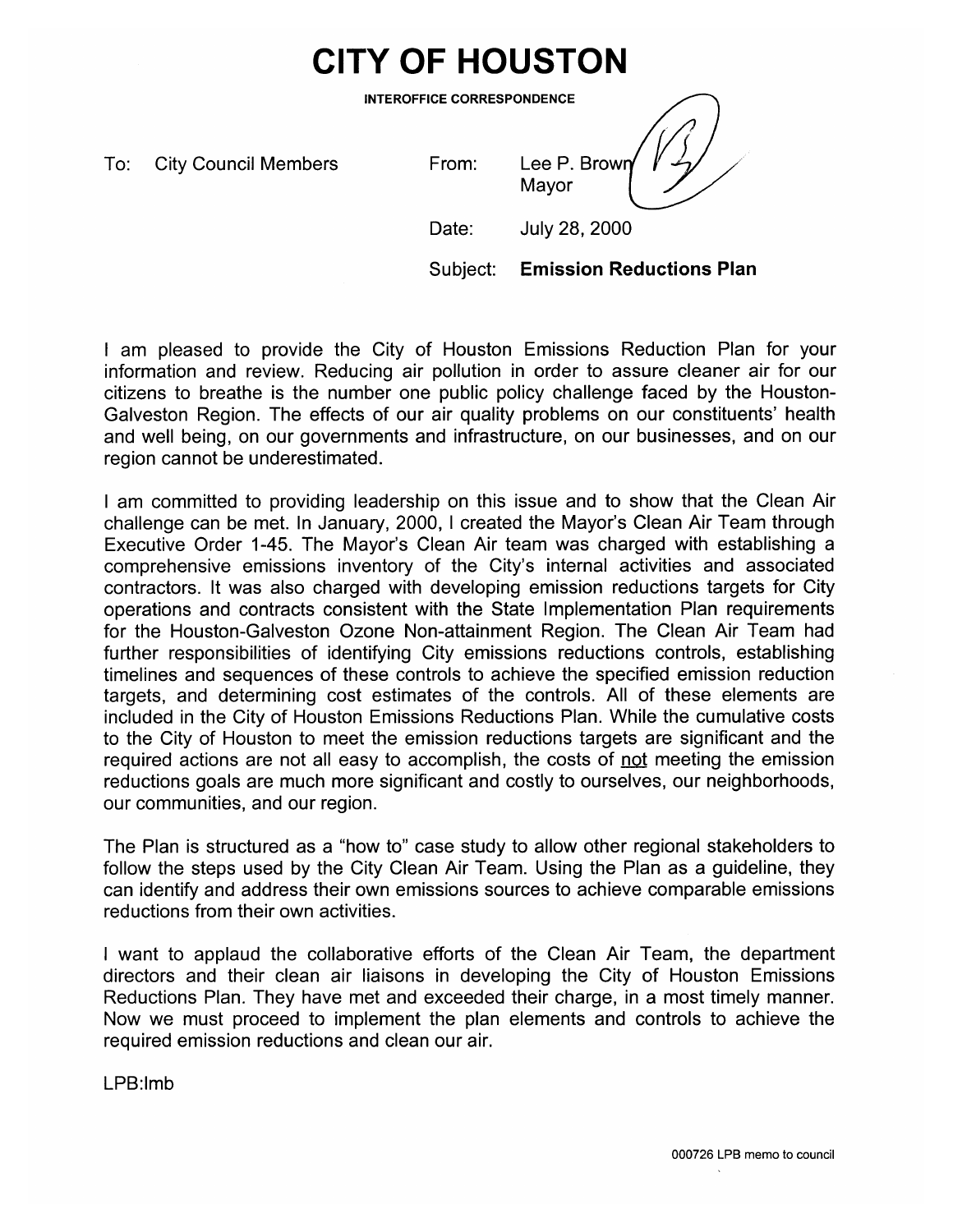

# **EMISSIONS REDUCTIONS PLAN** TABLE OF CONTENTS

| İ.    | Table of Contents    | Page 2  |
|-------|----------------------|---------|
| ii.   | The Process          | Page 3  |
| ijі.  | Building the Plan    | Page 4  |
|       | iv. The Plan         | Page 6  |
| V.    | The Inventory        | Page 8  |
| vi.   | The Targets          | Page 13 |
| vii.  | The Controls         | Page 15 |
| viii. | Taking Action        | Page 23 |
| ix.   | The Costs            | Page 25 |
| X.    | The Challenge is Met | Page 29 |
| xi.   | Appendices           | Page 30 |
| xii.  | Executive Order 1-45 | Page 34 |
| xiii. | The Team             | Page 35 |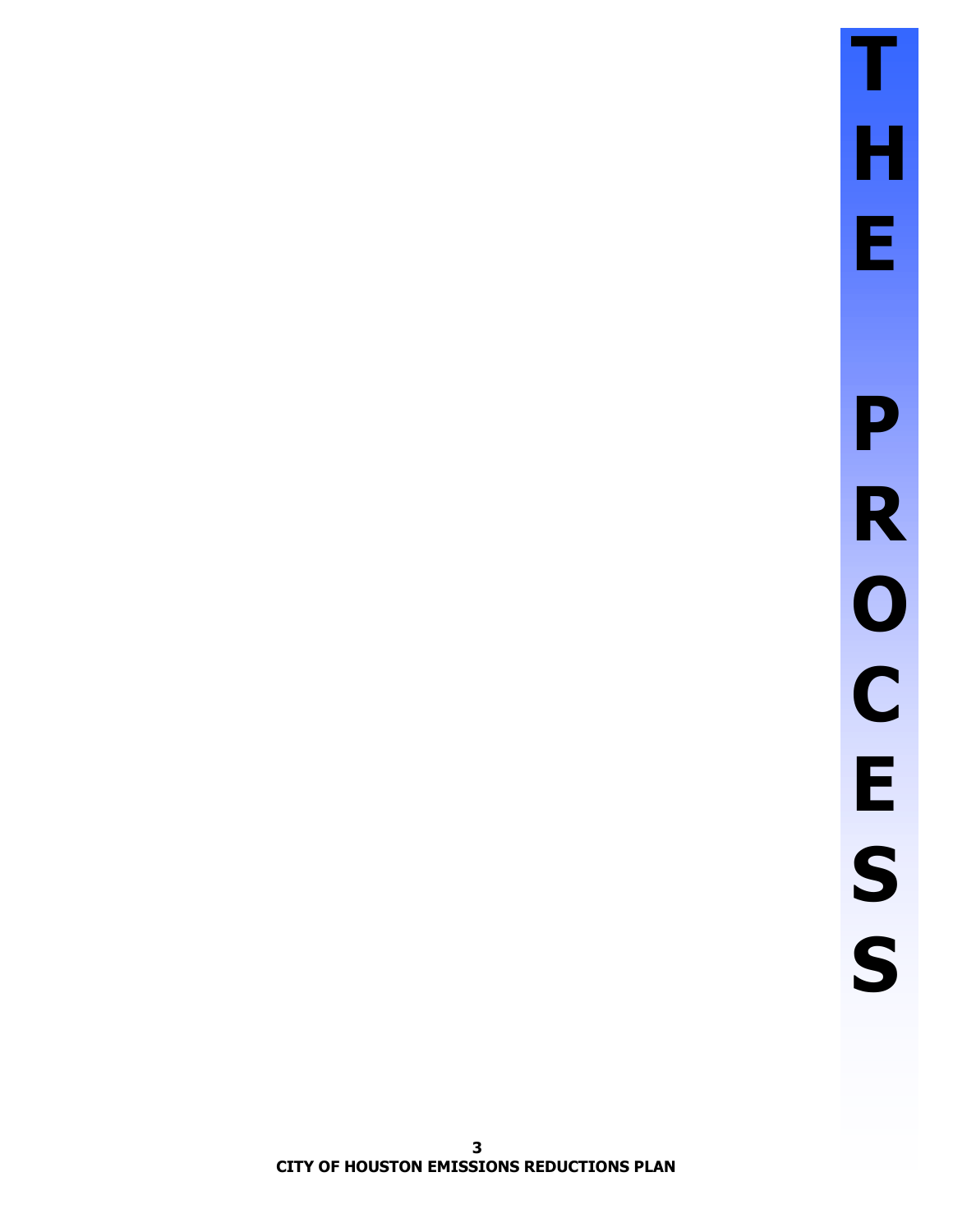The City of Houston, as part of the Houston-Galveston Ozone Non-attainment Region, must comply with the current federal standards for ground-level ozone by 2007.

The city and the region are faced with potential loss of federal transportation funds, increased health costs, and other consequences if the compliance mandates are not met. The impact of non-compliance for the city and the region is estimated to be as high as 4 billion dollars per year.

That is why the City of Houston, under the direction of Mayor Lee P. Brown, is committed to providing leadership on this issue and to ensure that the Clean Air Challenge can be met.

# **JANUARY 2000**

Mayor Lee P. Brown enacted Executive Order 1-45. This Executive Order called for the establishment of a comprehensive air pollution emissions reductions plan for each department of the City. It also established procedures for City departments; ensures timelines for compliance with these procedures; educates City of Houston employees on the sources of air pollution emissions; authorizes an audit of air pollution emissions from City activities; and develops an Air Plan to reduce the air pollution emissions associated with City activities.

# **APRIL 2000**

The Mayor's Clean Air Team completes the air pollution emissions audit.

# **JUNE 2000**

The Mayor's Clean Air Team developed an Air Quality Plan to reduce the air pollution emissions resulting from, and associated with, City activities.

# **July 2000**

Implementation of the City of Houston's Emissions Reductions Plan begins.

The success of this plan is based on a continuing team effort that created this plan in a very short time frame. It also meets the intent and spirit of Executive Order 1-45.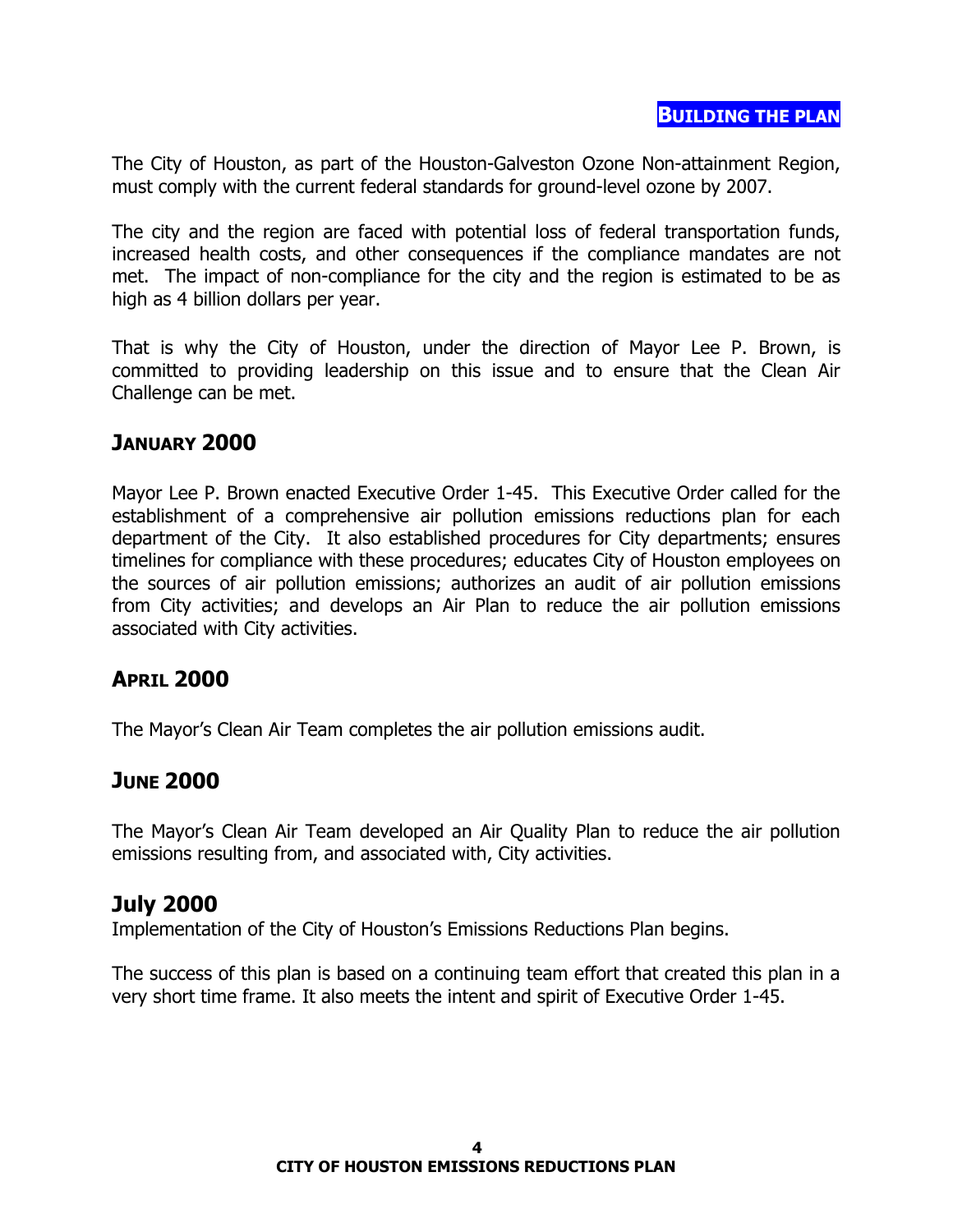**Executive Order 1-45 lead to the creation of the Mayor's Clean Air Team.** The team consisted of Air Quality Liaisons from each city department as well as other department and private sector stakeholders. The team collectively used an 8-step process, which resulted in the creation of the City of Houston's Emissions Reductions Plan and subsequent supporting quidelines.



(Steps in blue are part of the actual plan)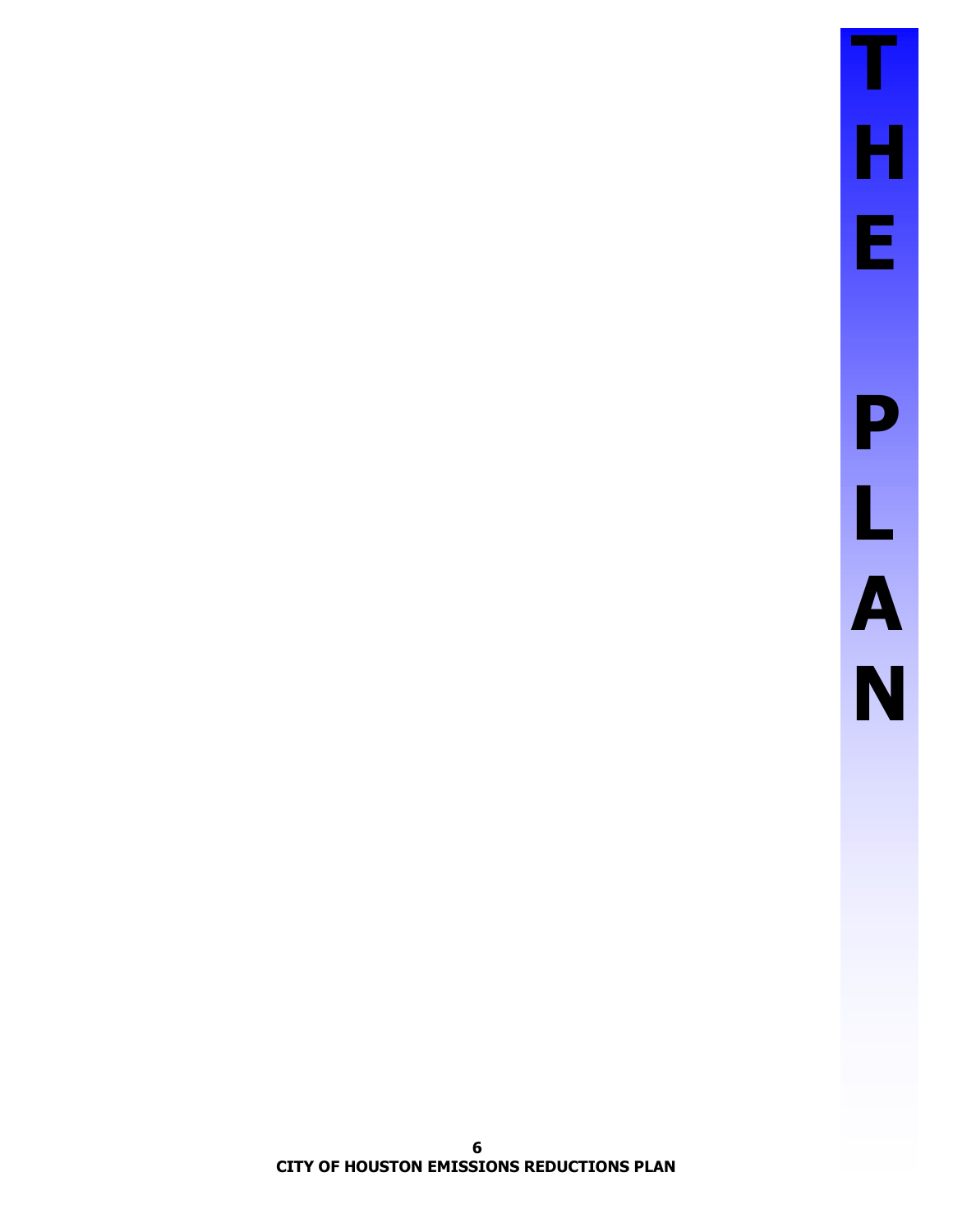

The City of Houston's Emissions Reductions Plan started with an emissions inventory of city sources. The scope of the inventory provided an initial summary inventory of multiple pollutants, while focusing on nitrogen oxides (NOx) emissions. The basis of the inventory was two-tiered. The first tier was based on known information from standard city databases for vehicles and equipment. The second tier of the inventory process identified stationary sources of emissions such as boilers and generators. The usage information and accuracy of the data was validated by the department clean air liaisons.

Once the inventories were completed, the information was combined and aggregated through consultant expertise. This process created a comprehensive citywide emissions inventory using EPA approved emission factors consistent with the required State Implementation Plan (SIP) modeling data.

Based on the SIP requirements and the final emissions inventory, a reductions target goal of 75% of current emissions was set. By identifying the sources and magnitude of NO<sub>x</sub> emissions, the type of emissions reductions controls needed to achieve the targets were determined, analyzed and evaluated.

Identifying previous emissions reductions was the first step towards achieving the goal. This was accomplished by accounting for proactive actions which the City of Houston as taken since 1993. The reduction of NO<sub>x</sub> emissions for this period was 102.3 tons per year.

After determining what emissions reductions had already been achieved, the next steps involved identifying both citywide and generic departmental emissions control options and determining the costs and impacts.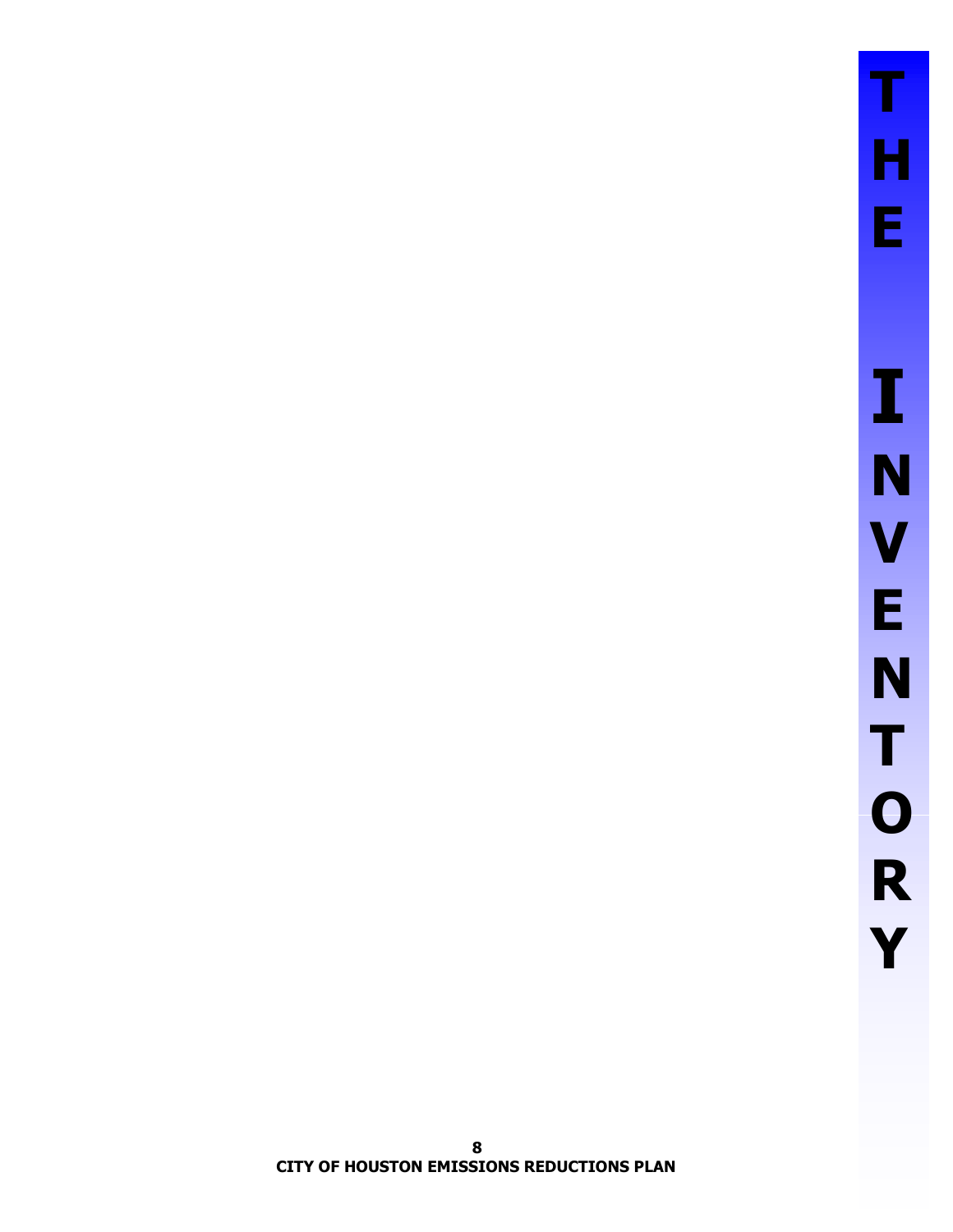**CITY OF HOUSTON AIR EMISSIONS INVENTORY SUMMARY** 

**Nitrogen Oxides** 1584.45 Tons Per Year Particulate **Matter** 110.32 Tons Per Year **Volatile Organic Compounds** 427.00 Tons Per Year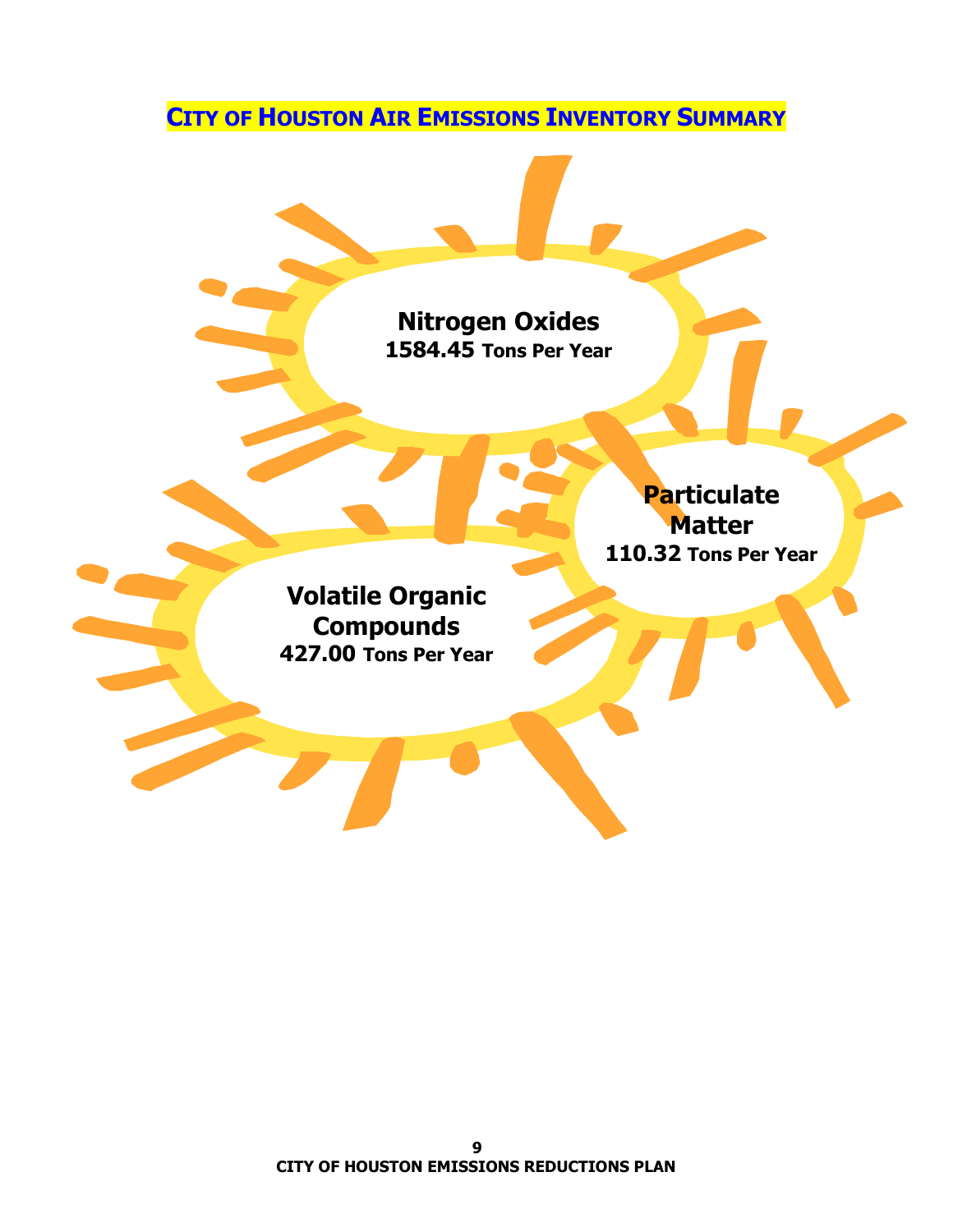# **CITY OF HOUSTON NOX EMISSIONS BY TYPE OF SOURCE**

(in tons per year)



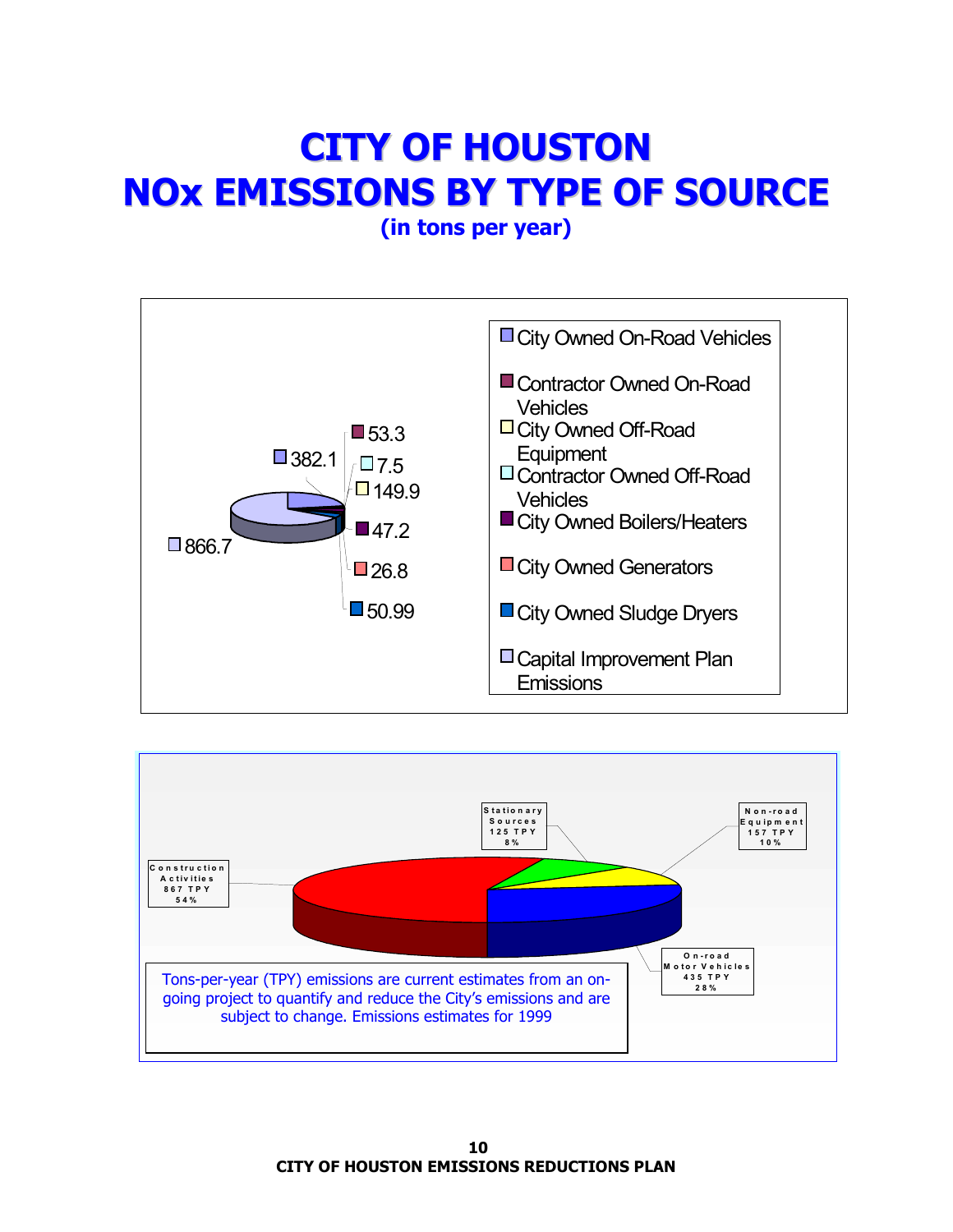# **NOX EMISSIONS INVENTORY**<br>Summary of Estimated Emissions by Category and Department CITY OF HOUSTON

| Department               |               | On-Road Vehicles |               |                 |        | NonRoad Equipment |               |          |                | <b>Stationary Sources</b> |        | Operational    |         |         | Capital Improvement Plans |        |                     | Total         |
|--------------------------|---------------|------------------|---------------|-----------------|--------|-------------------|---------------|----------|----------------|---------------------------|--------|----------------|---------|---------|---------------------------|--------|---------------------|---------------|
|                          |               |                  |               |                 |        |                   |               |          |                |                           |        | Total          |         |         |                           |        |                     | Operational   |
|                          | City-Owned    |                  |               | Contractors     |        | City-Owned        | Contractors   |          | <b>Boilers</b> |                           | Sludge |                |         |         |                           |        |                     | plus          |
|                          | <b>Diesel</b> | Gasoline         |               | Diesel Gasoline | Diesel | Gasoline          | <b>Diesel</b> | Gasoline | Heaters*       | Generators                | Dryers |                | FY 2001 | FY 2002 | FY 2003                   |        | FY 2004 4-year Avg. | Average CIP   |
| ≸                        |               | 0.05             |               |                 |        |                   |               |          |                |                           |        | 0.05           |         |         |                           |        |                     | 0.05          |
| Aviation                 | $\frac{2}{1}$ | 8.19             | 0.56          | 1.4             | 15.4   | 3.06              | 0.0026        | 0.0007   | 14.42          |                           |        | 44.2           | 378.75  | 236.45  | 132.65                    | 73.15  | 205.25              | 249.5         |
| <b>Building Svcs</b>     | 0.06          | 1.39             | $\frac{4}{1}$ | 2.7             | 0.22   |                   | 0.158         | 0.012    | 9.58           | 1.23                      |        | 16.7           | 2.12    | 1.34    |                           |        | 0.87                | 17.6          |
| <b>Controller</b>        |               | 0.001            |               |                 |        |                   |               |          |                |                           |        | o.o            |         |         |                           |        |                     | 0.001         |
| <b>CE&amp;F</b>          | 0.25          | 0.055            | 0.05          |                 |        | 0.39              |               |          | 1.67           | 3.2                       |        | ن<br>م         | 10.93   | 91.41   | 84.70                     | 74.68  | 65.43               | 71.0          |
| & A                      | 0.02          | 0.81             |               |                 |        |                   |               |          | 0.03           |                           |        | 0.9            |         |         |                           |        |                     | 0.86          |
| ە<br>Ti                  | 11.4          | 35.0             | 0.03          |                 | 0.18   | 0.52              | 0.00003       | 1.00003  | 3.10           | 0.64                      |        | 50.9           | 3.31    | 3.12    | 3.43                      | 4.51   | 3.59                | 54.5          |
| $-18HS$                  | 0.05          | 7.5              | 0.02          |                 |        | 0.01              |               |          | 0.66           |                           |        | 83             | 10.86   | 13.21   | 8.96                      | 3.21   | 9.06                | 17.3          |
| <b>Puising</b>           |               | 0.44             |               |                 |        |                   |               |          |                |                           |        | 0.44           | 2.14    | 1.76    | 0.77                      | 5.D    | 1.36                | $\frac{8}{1}$ |
| $\widetilde{\mathbb{E}}$ |               | 0.26             |               |                 |        |                   |               |          |                |                           |        | 0.26           |         |         |                           |        |                     | 0.26          |
| -egal                    |               | 0.09             |               |                 |        |                   |               |          |                |                           |        | 0.09           |         |         |                           |        |                     | 0.09          |
| Library                  |               | 0.77             | 0.01          |                 |        |                   |               |          | 0.76           |                           |        | $\frac{5}{11}$ | 6.13    | 2.46    | 0.37                      | 7.01   | 3.99                | 5.5           |
| <b>MCAD</b>              |               | 0.37             |               |                 |        |                   |               |          | 0.08           |                           |        | S.O            |         |         |                           |        |                     | 0.45          |
| NCJD                     |               | 0.05             |               |                 |        |                   |               |          |                |                           |        | 5              |         |         |                           |        |                     | 0.05          |
| Parks & Rec              | 2.41          | 11.78            | 0.03          |                 | 29.84  | 3.75              |               | 0.0007   | 1.4            | 0.04                      |        | 49.3           | 2.58    | 1.99    | 2.26                      | 1.47   | 2.08                | 51.4          |
| Planning                 |               | 7.5              |               |                 |        |                   |               |          | 0.07           | 0.27                      |        | 7.8            |         |         |                           |        |                     | 7.8           |
| Police                   | 0.88          | 150.0            | $\vec{c}$     |                 |        | 1.02              |               | 0.0005   | 5.50           | 5.85                      |        | 163.3          | 12.10   | 12.64   | 1.93                      | 2.97   | 7.41                | 170.7         |
| $\exists$ & M/c          | 39.5          | 66.3             | 16.4          | 9.3             | 92.9   | 2.37              | 3.85          | 0.0192   | 9.71           | 15.4                      | 51.0   | 306.8          | 507.91  | 582.07  | 601.48                    | 563.22 | 563.67              | 870.5         |
| SWM                      | 30.6          | 5.2              | 21.3          |                 | 0.13   | 0.14              | 3.48          |          | 0.18           | 0.13                      |        | 61.1           | 1.74    | 3.07    | 1.97                      | 9.46   | 4.06                | 65.1          |
| <b>Totals</b>            | 86.4          | 295.7            | 39.9          | 13.4            | 138.6  | 11.3              | 7.5           | o.o      | 47.2           | 26.8                      | 51.0   |                | 938.6   | 949.5   | 838.5                     | 740.5  | 866.8               | 1584.6        |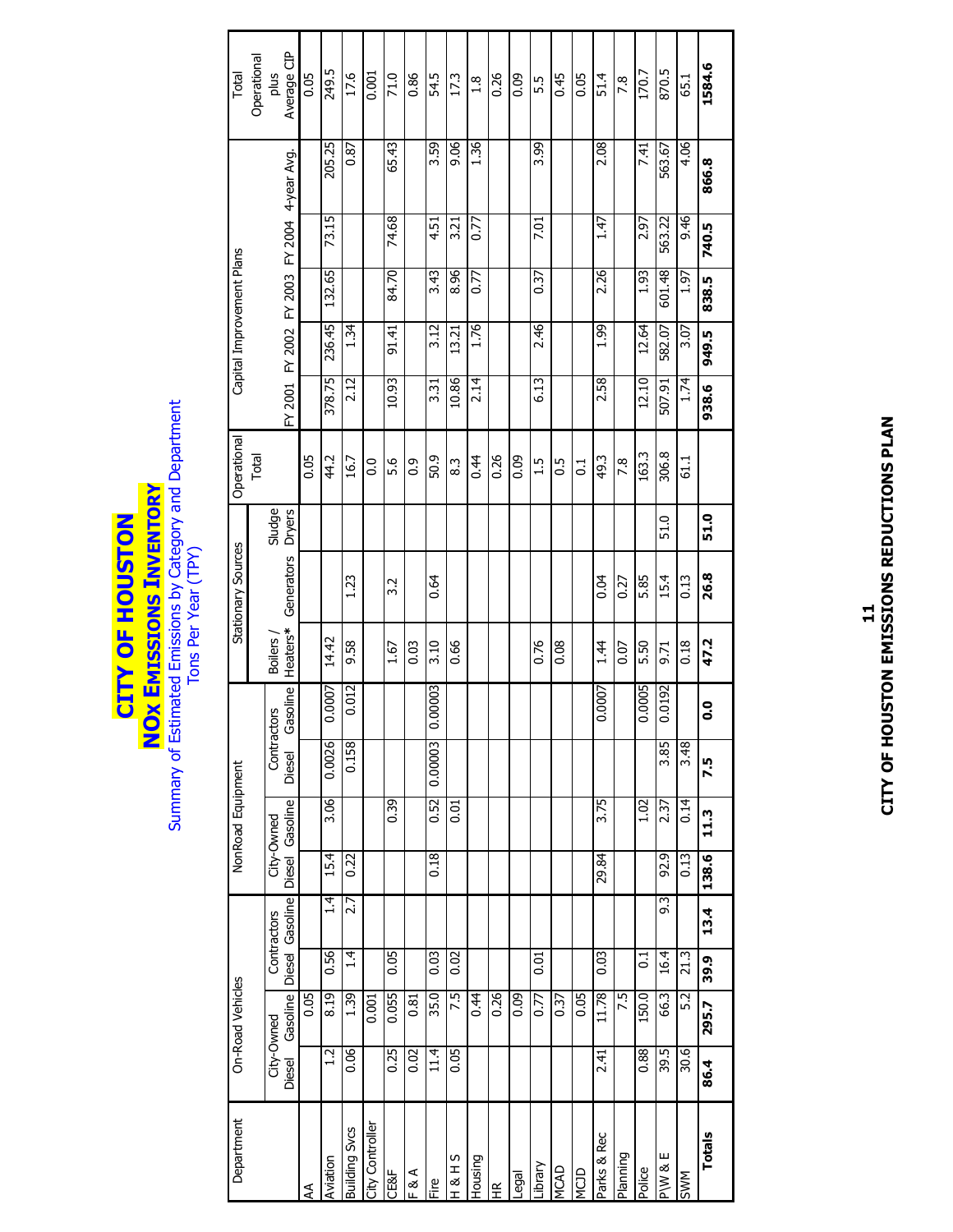# **NO<sub>X</sub> EMISSIONS IN THE HOUSTON-GALVESTON 8 COUNTY OZONE NON-ATTAINMENT AREA**



Source: 1996 Periodic Emissions Inventory, TNRCC Subject to change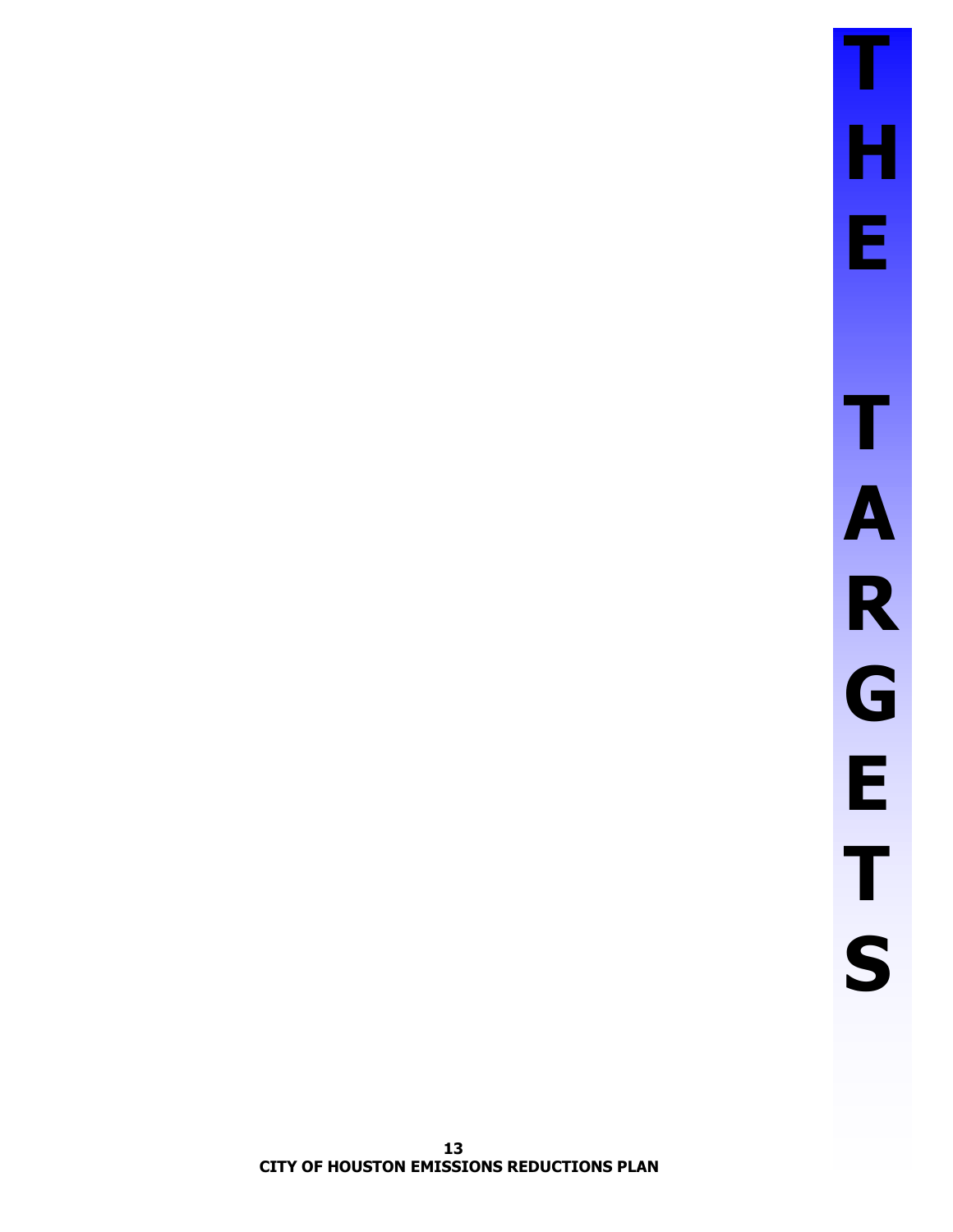

**EMISSIONS REDUCTIONS TARGETS** 



| CITY OF HOUSTON NITROGEN OXIDES (NOx) EMISSIONS            |                      |
|------------------------------------------------------------|----------------------|
| <b>BASED ON EMISSIONS INVENTORY</b>                        |                      |
| <b>NOx</b>                                                 | <b>TONS PER YEAR</b> |
|                                                            | (TPY)                |
| CATEGORY ONE -                                             | 382.1                |
| City Owned On-Road Vehicles                                |                      |
| CATEGORY TWO -                                             | 53.3                 |
| <b>Contractor Owned On-Road Vehicles</b>                   |                      |
| <b>CATEGORY THREE -</b>                                    | 149.9                |
| City Owned Off-Road Equipment                              |                      |
| <b>CATEGORY FOUR -</b>                                     | 7.5                  |
| Contractor Owned Off-Road Equipment                        |                      |
| CATEGORY FIVE -                                            | 47.2                 |
| <b>City Owned Boilers/Heaters</b>                          |                      |
| CATEGORY SIX -                                             | 26.8                 |
| <b>City Owned Generators</b>                               |                      |
| <b>CATEGORY SEVEN -</b>                                    | 51.0                 |
| <b>City Owned Sludge Dryers</b>                            |                      |
|                                                            |                      |
| <b>SUB-TOTAL - OPERATIONS NOX EMISSIONS</b>                | 718.62               |
| <b>CATEGORY EIGHT</b>                                      | 866.8                |
|                                                            |                      |
| Capital Improvement Plans                                  |                      |
| <b>SUB-TOTAL - CAPITAL IMPROVEMENT PLANS NOX EMISSIONS</b> | 866.77               |
|                                                            |                      |
| <b>TOTAL NOX EMISSIONS</b>                                 | 1584.6               |
|                                                            |                      |
| >REDUCTIONS TARGET                                         | 75% of current       |
|                                                            | emissions            |
|                                                            |                      |
| <b>OPERATIONS REDUCTIONS TARGET</b>                        | 539                  |
| <b>CAPITAL IMPROVEMENT REDUCTIONS TARGET</b>               | 650.1                |
| <b>TOTAL NOX EMISSIONS REDUCTIONS TARGET</b>               | 1189.1               |
|                                                            |                      |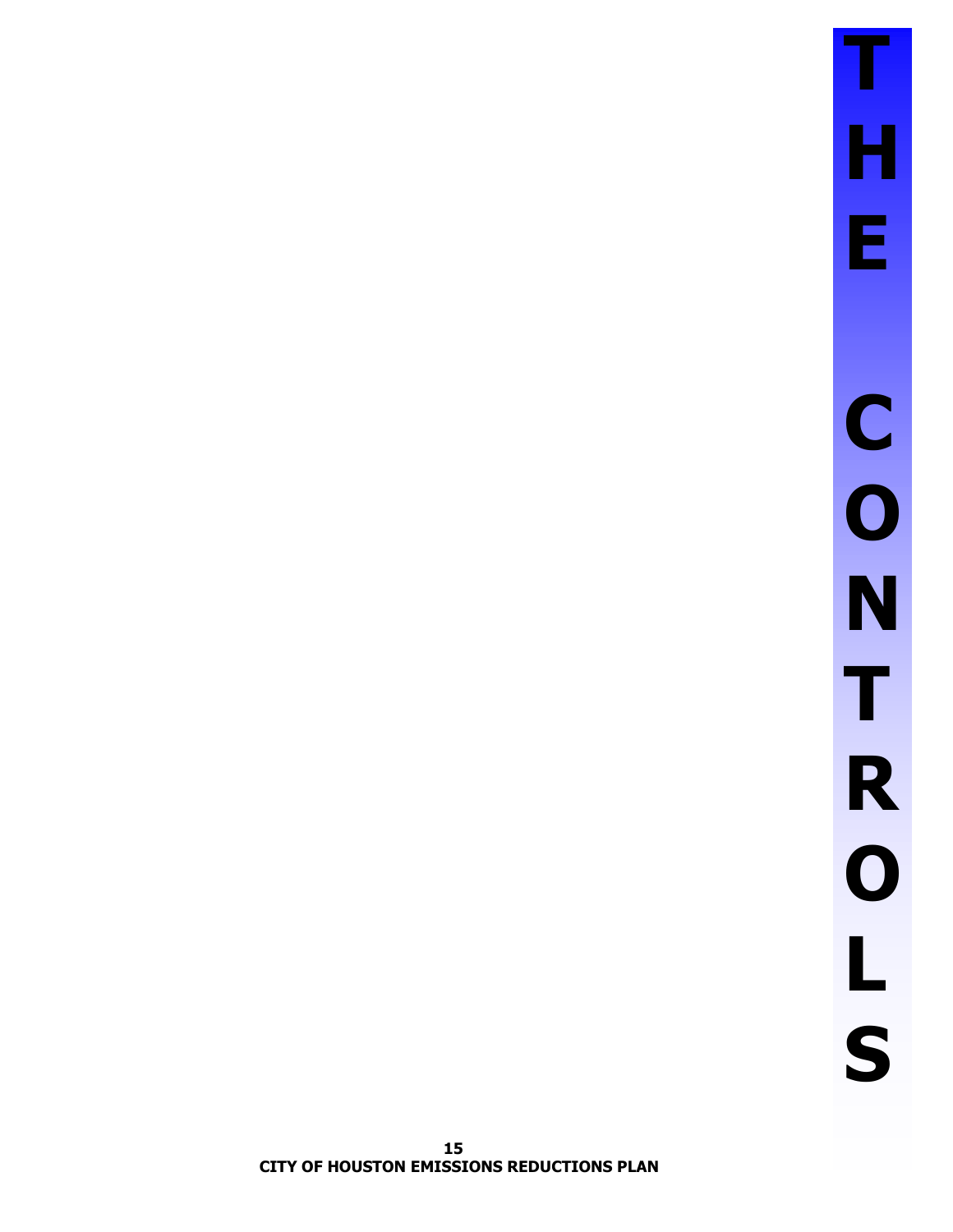In order to achieve optimal success and reach the target of 75% NO<sub>x</sub> emissions reductions, a set of eight citywide (seven operational and one construction) and five departmental controls were designed and evaluated.

Cost/benefit analyses of the respective controls were completed and the controls were then ranked in order from most cost effective to least cost effective. Based on this ranking, it was required to use all eight citywide controls and three of the five departmental controls to reach the target.

The plan consists primarily of the following controls:

- 1. Continue existing policy of requiring new purchases of clean vehicles and equipment
- 2. Purchase very low sulfur gasoline and diesel fuel starting in Fiscal Year 2002
- 3. Conduct field demonstrations of diesel catalysts in Fiscal Year 2001 and retrofit the city's diesel fleet with the successful catalysts, starting in Fiscal Year 2002
- 4. Retrofit the city's stationary emission sources (i.e. boilers, generators) starting in Fiscal Year 2002
- 5. Expand Employee Commute Options (bus passes and van/car pools) citywide starting in Fiscal Year 2002
- 6. Require city contractors to meet the same emission reductions requirements as city operations with the major costs starting in Fiscal Year 2003

At the heart of the plan's controls is the Diesel Field Demonstration Project. The city was awarded grants in the amount of \$671,057.00 in April 2000 for this project. It is important to note that if the field demonstration does not validate a retrofit emission control system capable of achieving 75% NOx reductions, the entire city plan will need to be reassessed and revised. The project will consist of field demonstrations using diesel catalysts on various vehicles and equipment from the summer of 2000 through the spring of 2001. The successful outcome of these demonstrations will allow the city to retrofit that part of its 2700 item inventory of on-road and off-road diesel equipment for which new clean replacements are not The results of the project will also assist city contractors in meeting the city's purchased. contractual requirements for clean vehicles and equipment on all city contracts starting in July 2002.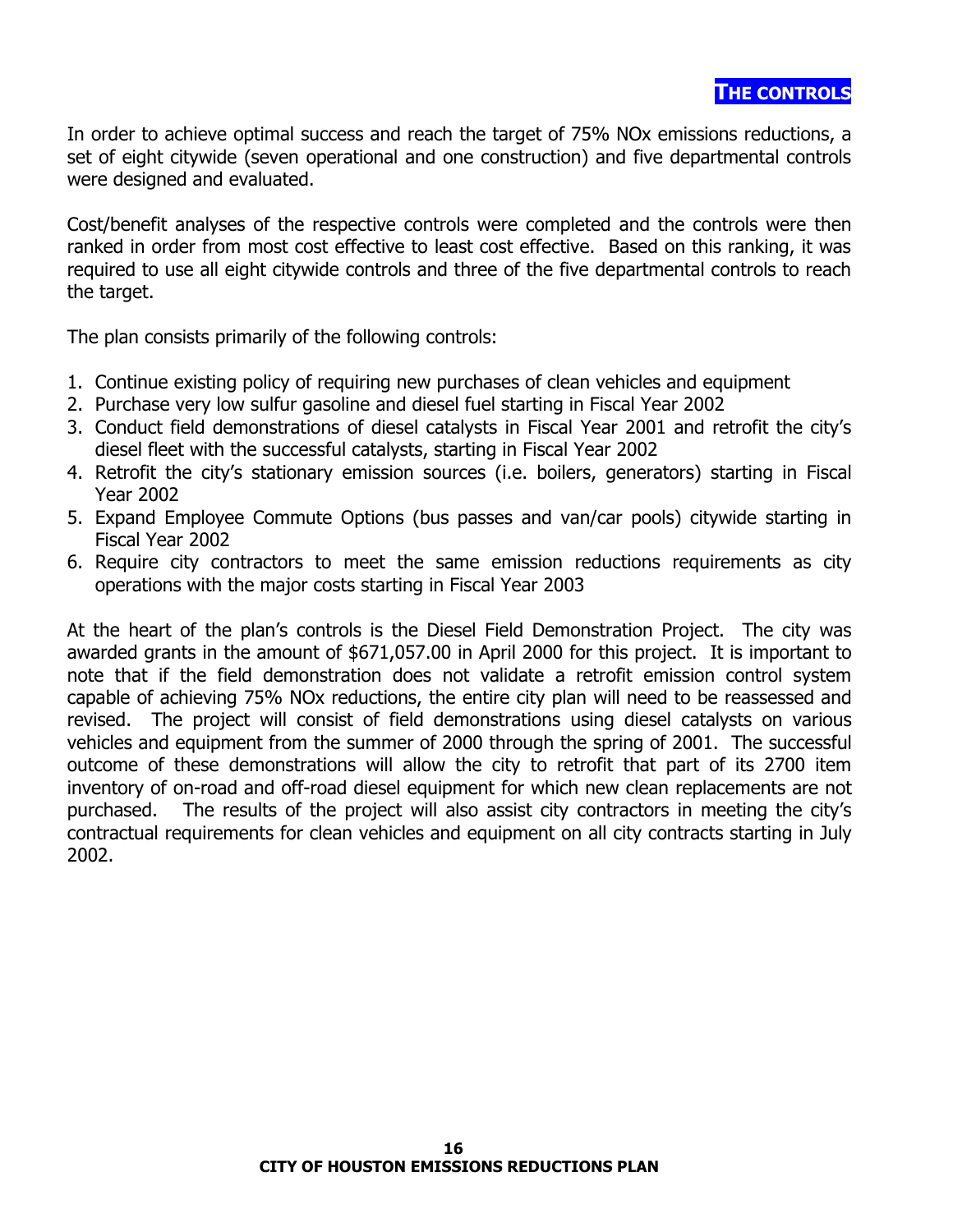**PREVIOUS ACTIONS FOR NOX EMISSIONS REDUCTIONS** (Starting 1993)







| <b>ACTION</b> | <b>DESCRIPTION</b>                                                                                        | <b>NOX EMISSIONS</b><br><b>REDUCTIONS</b><br>(Tons Per Year) |
|---------------|-----------------------------------------------------------------------------------------------------------|--------------------------------------------------------------|
| 0             | <b>EXPANDED CITY EMPLOYEE METRO BUS PASS</b><br>PROGRAM = INCREASED RIDERSHIP BY 1019<br><b>EMPLOYEES</b> | 25.5                                                         |
| ❷             | PURCHASE OF LOW EMISSION VEHICLES<br>$= 452$ GASOLINE LEVS AND 124 CNG                                    | 18.4                                                         |
| ❸             | PURCHASE OF ON-ROAD DIESEL FUEL FOR USE<br>IN OFF-ROAD EQUIPMENT                                          | 4.2                                                          |
| ❹             | <b>IMPLEMENTATION OF GREEN LIGHTS &amp;</b><br><b>ENERGY STAR ENERGY CONSERVATION</b><br><b>PROGRAMS</b>  | 12.7                                                         |
| ❺             | <b>REDUCTIONS IN CITY FLEET SIZE</b><br>(304 net reduction from 1994)                                     | 12.2                                                         |
| ❻             | REDUCTIONS IN VEHICLES MILES TRAVELED                                                                     | 11.4                                                         |
| ❼             | USE OF COMPRESSED WORK WEEK &                                                                             | 0.45                                                         |
|               | <b>CONSOLIDATION OF WORK LOCATIONS</b><br>@ 611 WALKER AND 1200 TRAVIS                                    | 0.93                                                         |
| ❸             | <b>POLICE DOWNTOWN BIKE PATROLS</b>                                                                       | 16.5                                                         |
|               | <b>TOTAL PREVIOUS ACTIONS</b><br><b>NOX EMISSION REDUCTIONS</b>                                           | <b>102.3 TPY</b>                                             |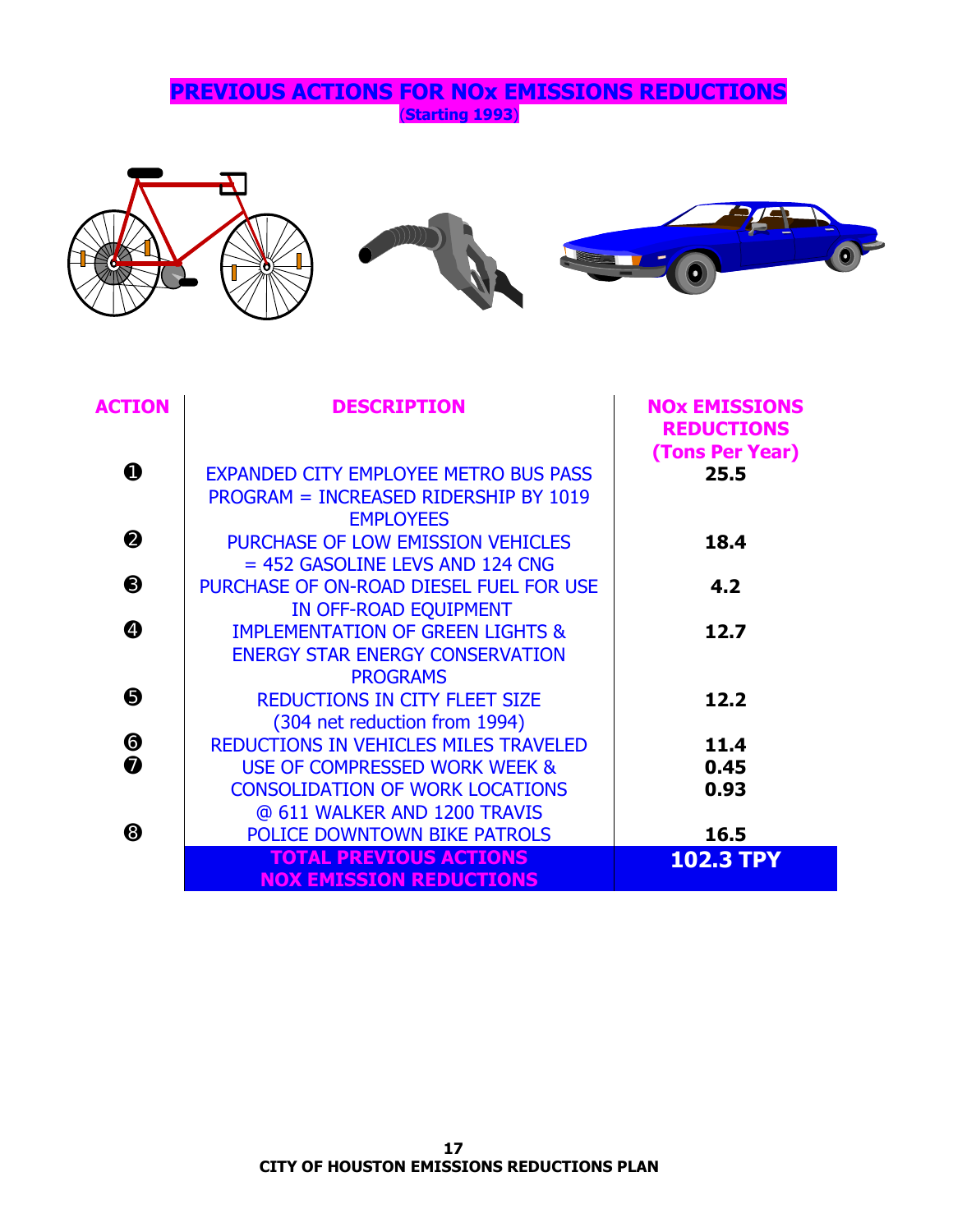# **CITYWIDE EMISSIONS REDUCTIONS CONTROLS**







| <b>CITYWIDE CONTROLS</b>                                                                              | <b>NOX EMISSION</b><br><b>REDUCTIONS</b> | <b>COST ESTIMATES</b>                   | <b>PROJECTED START</b> |
|-------------------------------------------------------------------------------------------------------|------------------------------------------|-----------------------------------------|------------------------|
| Control 1 - Clean Vehicles &<br>Equipment                                                             |                                          |                                         | $FY00 \rightarrow$     |
|                                                                                                       | 93% gas vehicles                         | \$200-800/unit                          |                        |
|                                                                                                       | 60% diesel vehicles                      | \$500-1500/unit                         |                        |
|                                                                                                       | 93% gas equipment                        | \$200-800/unit                          |                        |
|                                                                                                       | 48% diesel equipment                     | \$1500-2500/unit                        |                        |
| Control 2 - Restrict Diesel Idling                                                                    |                                          |                                         | $FY00 \rightarrow$     |
|                                                                                                       | 10-50% diesel vehicles                   | \$0                                     |                        |
|                                                                                                       | 10-50% diesel equipment                  | \$0                                     |                        |
| Control 3 - Expand Free<br>Employee Bus Pass Program                                                  | 40 passes = $1$ ton NOx                  | \$312-\$634/pass                        | $FY01 \rightarrow$     |
| Control $4-$<br>Very low sulfur<br>sulfur/reformulated gasoline                                       | 15% gasoline vehicles &<br>equipment     | \$0.03-0.10/gallon                      | $FY02 \rightarrow$     |
| Control 5 - Diesel catalyst<br>retrofits                                                              | 75% diesel vehicles                      | \$5000/unit                             | $FY02 \rightarrow$     |
|                                                                                                       | 75% diesel equipment                     | \$7000/unit                             |                        |
| Control 6 -<br>Generator & boiler & sludge<br>dryer controls                                          | 90% diesel equipment                     | \$7000/generator                        | $FY02 \rightarrow$     |
|                                                                                                       | 90% natural gas equipment                | \$7000/boiler<br>\$1,100,000/sldg. dry. |                        |
| Control 7 - Subsidized car/van<br>pools                                                               | 40 riders $= 1$ ton NOx                  | \$600-750/employee                      | $FY02 \rightarrow$     |
| Control 8 -<br>Operations & maintenance<br>construction contractors diesel<br>retrofits & clean equip | 93% gas vehicle &<br>equipment           | \$200-800/unit                          | $FY01 \rightarrow$     |
|                                                                                                       | 60% new diesel vehicle                   | \$500-1500/unit                         |                        |
|                                                                                                       | 48% new diesel equip.                    | \$1500-2500/unit                        |                        |
|                                                                                                       | 75% diesel retro.equip.                  | \$7000/unit                             | $FY03 \rightarrow$     |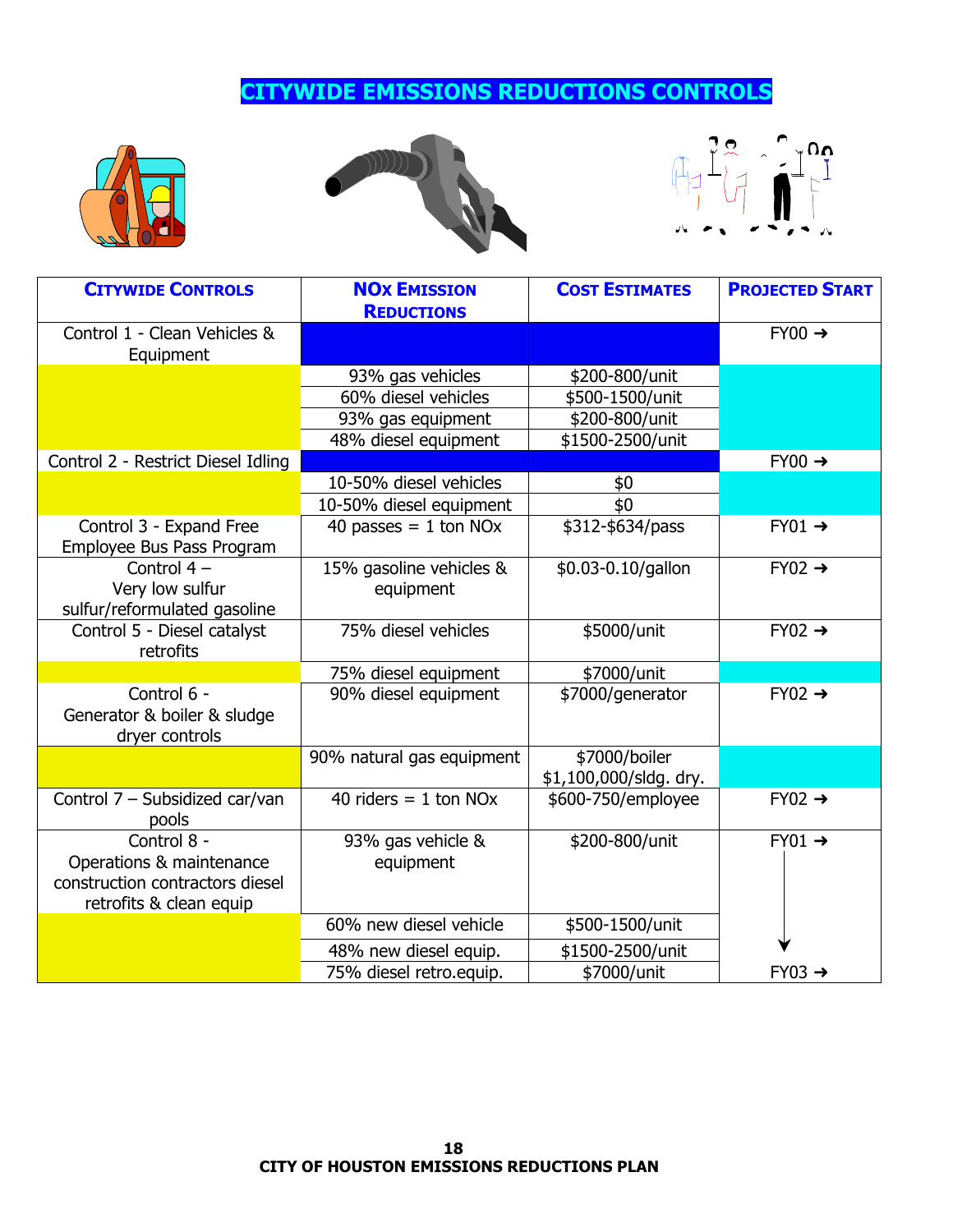# PROPOSED DEPARTMENT EMISSIONS REDUCTIONS CONTROLS









| <b>CONTROLS</b>                                                                      | <b>NOx Emissions</b><br><b>Reductions</b>                       | <b>Projected</b><br><b>Costs</b> | <b>Projected</b><br><b>Start Date</b> |
|--------------------------------------------------------------------------------------|-----------------------------------------------------------------|----------------------------------|---------------------------------------|
| $\circled{0}$<br><b>Reduce Vehicle Miles</b>                                         | Varies based on miles<br>traveled or equipment<br>hours         | \$0                              | $FY01 \rightarrow$                    |
| $\circledR$<br><b>Expand Compressed Work</b><br><b>Week or Telecommute</b><br>Option | 200 Employee Days<br>$= 1$ Ton NO <sub>x</sub>                  | \$0-1200/Employee                | $FY02 \rightarrow$                    |
| $\circledS$<br>Install global positioning<br>system on fleet                         | Varies based on reduction<br>in VMT<br>(Vehicle Miles Traveled) | \$700/unit                       | $FY02 \rightarrow$                    |
| $\bigcirc$<br><b>Reduce Fleet &amp; Equipment</b><br><b>Inventory</b>                | Various based on<br>reductions                                  | \$0                              | $FY$ 01 $\rightarrow$                 |
| $\circledS$<br><b>Purchase Emission</b><br><b>Reductions Credits</b>                 | Varies based on<br>quantities bought                            | \$3500/Ton NO <sub>x</sub>       | $FY$ 03 $\rightarrow$                 |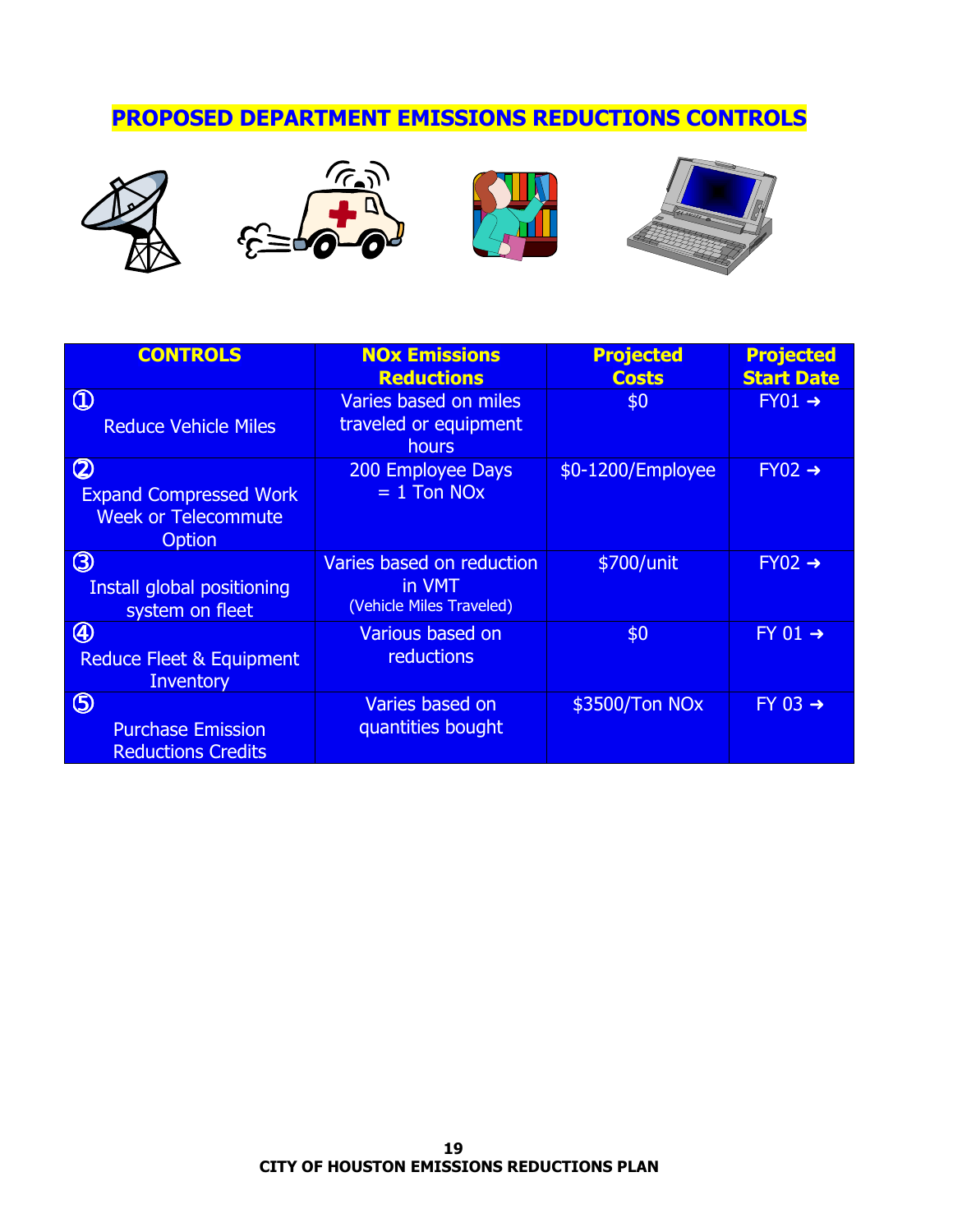# **COMMITTED\* DEPARTMENT EMISSIONS REDUCTIONS CONTROLS**



| <b>DEPARTMENT</b>                     |        | <b>SPECIFIC CONTROL</b>               | <b>NOx REDUCTIONS</b><br>(Tons Per Year) |
|---------------------------------------|--------|---------------------------------------|------------------------------------------|
| <b>Affirmative Action</b>             |        | <b>Operations VMT reduction</b>       | 0.07                                     |
| Aviation                              |        | Reduce fleet size                     | .036                                     |
|                                       | $\geq$ | Idling restrictions                   | 1.66                                     |
|                                       |        | $\geq$ Teleconferencing               | .010                                     |
| <b>Convention &amp; Entertainment</b> |        | Shuttle bus program                   | 0.047                                    |
| <b>Fire</b>                           |        | Reduce take home vehicle use          | 4.20                                     |
|                                       | $\geq$ | Reduce fleet size                     | 1.96                                     |
| <b>Health &amp; Human Services</b>    |        | <b>Reduce fleet size</b>              | 0.05                                     |
| <b>Parks</b>                          |        | Idling reductions                     | 13.805                                   |
|                                       | $\geq$ | Deploy employees work-home            | 3.09                                     |
|                                       | $\geq$ | Expand compressed work week           | 1.306                                    |
|                                       | $\geq$ | Revise and reduce equip.<br>inventory | 8.06                                     |
|                                       | $\geq$ | Reduce take home vehicle use          | 0.18                                     |
| Planning & Development                |        | <b>Operations VMT reductions</b>      | 0.33                                     |
|                                       | ➤      | Reduce take home vehicle use          | 0.33                                     |
|                                       |        | $\geq$ Telecommuting                  | 1.91                                     |
|                                       | $\geq$ | Electronic & video services           | 0.43                                     |
| <b>Police</b>                         |        | Energy performance contract           | 5.79                                     |
|                                       | $\geq$ | <b>Reduce fleet size</b>              | 13.14                                    |
|                                       | $\geq$ | Expand compressed work week           | 6.25                                     |
|                                       | $\geq$ | <b>Telecommuting</b>                  | 2.00                                     |
|                                       | $\geq$ | <b>Accelerated LEV program</b>        | 30.23                                    |
| <b>Public Works &amp; Engineering</b> |        | Car/van pools                         | 42.45                                    |
|                                       | $\geq$ | Reduce fleet size                     | 9.18                                     |
| Solid Waste Management                |        | <b>Idling reductions</b>              | 2.93                                     |
| <b>TOTAL</b>                          |        |                                       | 149.8 tons per year                      |

\*Based on department Clean Air Plans submitted 6/14/00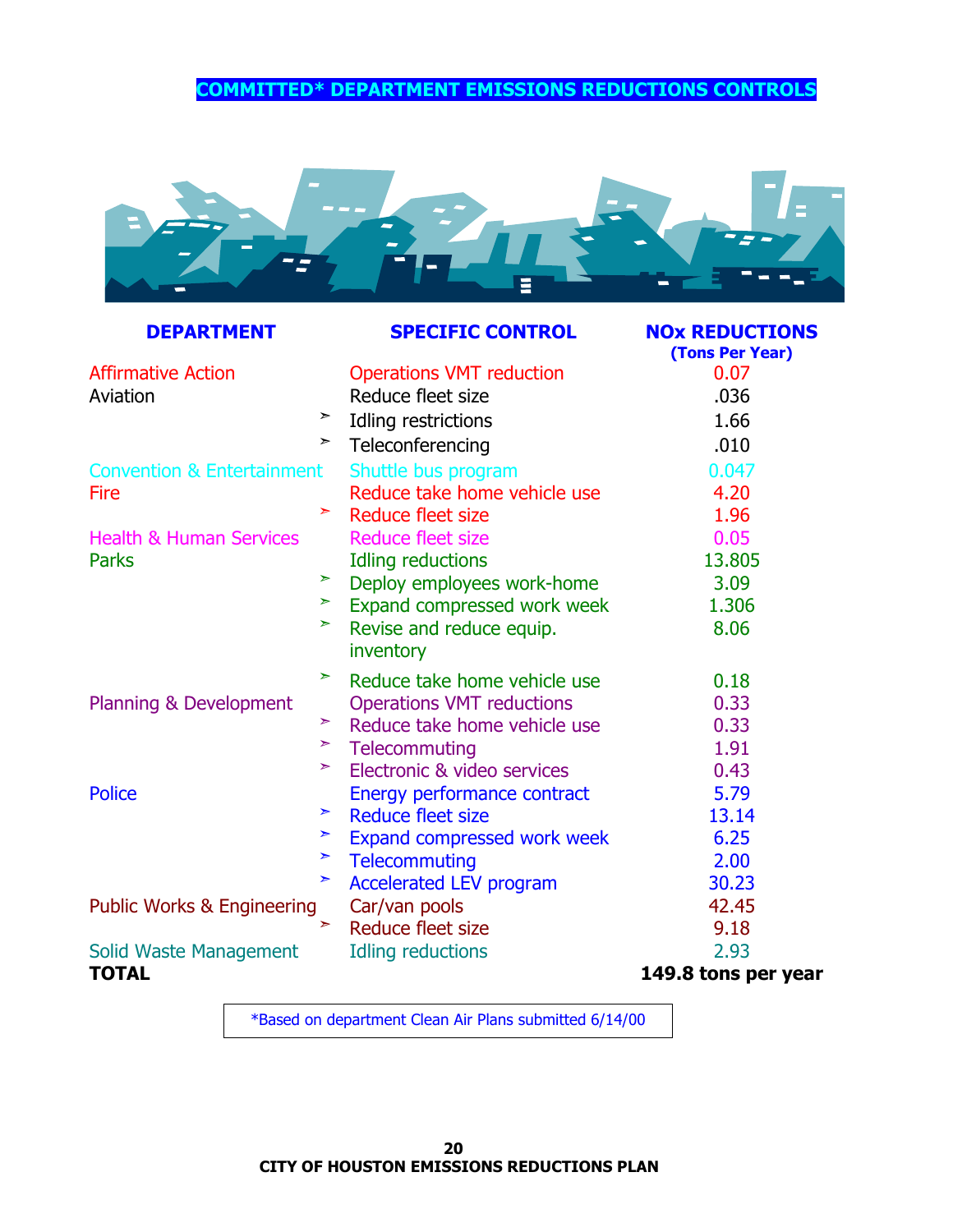# **SUMMARY OF CITY OF HOUSTON EMISSIONS REDUCTIONS PLANS (TONS PER YEAR)**

|                 |                                    |               |              | <b>OPERATIONS NOX REDUCTIONS</b> |       |                            |                          |                                               |                                          |                                                             |
|-----------------|------------------------------------|---------------|--------------|----------------------------------|-------|----------------------------|--------------------------|-----------------------------------------------|------------------------------------------|-------------------------------------------------------------|
| Dept.           | <b>NO<sub>x</sub></b><br>Emissions | 75%<br>Target | <b>Prior</b> | <b>Citywide</b>                  | Dept. | Operation<br><b>Totals</b> | Difference<br>(Shortage/ | <b>NOx</b><br>CIP<br>Excess) <b>Reduction</b> | Combined<br><b>Totals</b><br>(Ops & CIP) | Adjusted<br><b>Difference</b><br>$(Target -$<br>Reductions) |
| Affirm Act      | 0.05                               | 0.04          | 0.10         | 0.00                             | 0.07  | 0.17                       | 0.13                     | 0.00                                          | 0.17                                     | 0.13                                                        |
| Aviation        | 249.45                             | 187.09        | 1.25         | 31.07                            | 2.12  | 34.44                      | $-129.16$                | 149.18                                        | 191.05                                   | 20.02                                                       |
| <b>Building</b> | 17.61                              | 13.21         | 12.70        | 13.54                            | 0.00  | 26.23                      | 13.03                    | 0.64                                          | 26.87                                    | 13.66                                                       |
| Control         | 0.001                              | 0.00          | 0.25         | 0.00                             | 0.00  | 0.25                       | 0.25                     | 0.00                                          | 0.25                                     | 0.25                                                        |
| C&E             | 71.05                              | 53.29         | 0.20         | 4.23                             | 0.05  | Ξ<br>4.48                  | $-48.81$                 | 48.53<br>$\blacksquare$                       | 53.01                                    | $-0.28$                                                     |
| F&A             | 0.86                               | 0.65          | 2.86         | 0.31                             | 0.00  | 3.17                       | 2.52                     | 0.00                                          | 3.17                                     | 2.52                                                        |
| Fire            | 54.5                               | 40.88         | 5.29         | 20.58                            | 6.16  | 32.03                      | $-8.84$                  | 2.55                                          | 34.58                                    | $-6.29$                                                     |
| H&HS            | 17.33                              | 13.00         | 3.02         | 9.92                             | 0.05  | 12.99                      | $-0.01$                  | 5.93                                          | 18.91                                    | 5.91                                                        |
| Housing         | 1.8                                | 1.35          | 0.23         | 0.12                             | 0.00  | 0.35                       | $-1.00$                  | 0.92                                          | 1.27                                     | $-0.08$                                                     |
| <b>HR</b>       | 0.26                               | 0.20          | 0.63         | 0.10                             | 0.00  | 0.73                       | 0.54                     | 0.00                                          | 0.73                                     | 0.54                                                        |
| Legal           | 0.09                               | 0.07          | 0.55         | 0.13                             | 0.00  | 0.68                       | 0.61                     | 0.00                                          | 0.68                                     | 0.61                                                        |
| Library         | 5.53                               | 4.15          | 2.23         | 0.12                             | 0.00  | 2.34                       | $-1.81$                  | 2.78<br>П                                     | 5.12                                     | 0.97                                                        |
| <b>MCAD</b>     | 0.45                               | 0.34          | 2.70         | 0.43                             | 0.00  | 3.13                       | 2.79                     | 0.00                                          | 3.13                                     | 2.79                                                        |
| <b>MCJD</b>     | 0.05                               | 0.04          | 0.05         | 0.00                             | 0.00  | 0.05                       | 0.01                     | 0.00                                          | 0.05                                     | 0.01                                                        |
| Parks           | 51.37                              | 38.53         | 1.55         | 29.91                            | 26.26 | 57.71                      | 19.19                    | 1.50                                          | 59.21                                    | 20.69                                                       |
| Planning        | 7.83                               | 5.87          | 1.39         | 3.67                             | 3.02  | 8.08                       | 2.21                     | 0.00                                          | 8.08                                     | 2.21                                                        |
| Police          | 170.72                             | 128.04        | 36.38        | 59.97                            | 57.41 | 153.76                     | 25.72                    | 5.26                                          | 159.02                                   | 30.98                                                       |
| <b>PWE</b>      | 870.47                             | 652.85        | 28.65        | 229.09                           | 51.63 | 309.37                     | $-343.48$                | 410.03                                        | 719.39                                   | 66.54                                                       |
| <b>SWM</b>      | 65.15                              | 48.86         | 0.13         | 47.88                            | 2.93  | 50.94                      | 2.07                     | 2.63                                          | 53.57                                    | 4.71                                                        |
| Totals          | 1584.571                           | 1189.1        | 102.3        | 451.02                           | 149.8 | 703.38                     | $-464.03$                | 629.93                                        | 1340.74                                  | 165.89                                                      |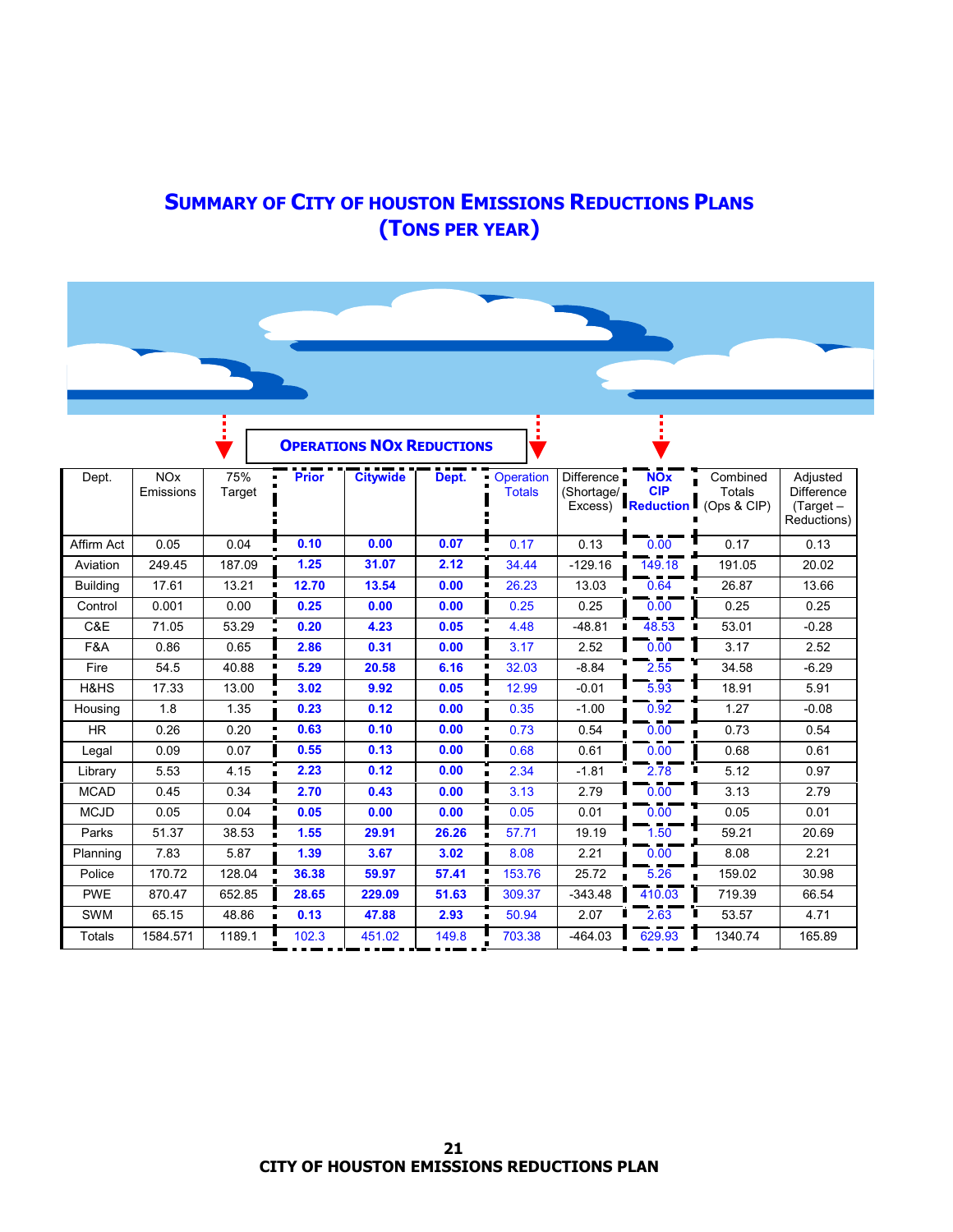# **% SUMMARY OF CITY OF HOUSTON EMISSIONS REDUCTIONS PLANS**

|                 | $\blacksquare$                                 |                                      |                                           | <b>OPERATIONS NOX REDUCTIONS</b>                                     |                                                                 |                                      |                                                            |                                           |
|-----------------|------------------------------------------------|--------------------------------------|-------------------------------------------|----------------------------------------------------------------------|-----------------------------------------------------------------|--------------------------------------|------------------------------------------------------------|-------------------------------------------|
| Dept.           | <b>Total</b><br><b>NOx</b><br><b>Emissions</b> | <b>Total Ops</b><br><b>Emissions</b> | <b>75%</b><br><b>OPS</b><br><b>Target</b> | <b>Operations</b><br><b>Total</b><br><b>NOx</b><br><b>Reductions</b> | $\frac{0}{0}$<br><b>Reductions:</b><br>to OPS<br><b>Targets</b> | 75%<br><b>Total</b><br><b>Target</b> | <b>Total</b><br><b>NO<sub>x</sub></b><br><b>Reductions</b> | Total %<br><b>Reductions</b><br>to Target |
| Affirm Act      | 0.05                                           | 0.05                                 | 0.04                                      | 0.17                                                                 | $453\%$                                                         | 0.04:                                | 0.17                                                       | 453%                                      |
| Aviation        | 249.45                                         | 44.2                                 | 33.15                                     | 34.44                                                                | 104% <sup>!</sup>                                               | 187.09                               | 191.05                                                     | 102%                                      |
| <b>BSD</b>      | 17.61                                          | 16.7                                 | 12.53                                     | 26.23                                                                | $209\%$                                                         | 13.21:                               | 26.87                                                      | 203%                                      |
| Control         | 0.001                                          | 0.001                                | 0.00                                      | 0.25                                                                 | 33333%                                                          | 0.00:                                | 0.25                                                       | 33333%                                    |
| C&EF            | 71.05                                          | 5.6                                  | 4.20                                      | 4.48                                                                 | $107\%$                                                         | 53.29                                | 53.01                                                      | 99%                                       |
| F&A             | 0.86                                           | 0.9                                  | 0.68                                      | 3.17                                                                 | $470\%$                                                         | 0.65:                                | 3.17                                                       | 491%                                      |
| Fire            | 54.5                                           | 50.9                                 | 38.18                                     | 32.03                                                                | 84%                                                             | 40.88                                | 34.58                                                      | 85%                                       |
| <b>H&amp;HS</b> | 17.33                                          | 8.3                                  | 6.23                                      | 12.99                                                                | $209\%$                                                         | 13.00:                               | 18.91                                                      | 145%                                      |
| Housing         | 1.8                                            | 0.44                                 | 0.33                                      | 0.35                                                                 | 106% <sup>!</sup>                                               | 1.35:                                | 1.27                                                       | 94%                                       |
| <b>HR</b>       | 0.26                                           | 0.26                                 | 0.20                                      | 0.73                                                                 | $374\%$                                                         | 0.20                                 | 0.73                                                       | 374%                                      |
| Legal           | 0.09                                           | 0.09                                 | 0.07                                      | 0.68                                                                 | $1007\%$                                                        | 0.07 <sub>i</sub>                    | 0.68                                                       | 1007%                                     |
| Library         | 5.53                                           | 1.5                                  | 1.13                                      | 2.34                                                                 | 208%                                                            | 4.15                                 | 5.12                                                       | 123%                                      |
| <b>MCAD</b>     | 0.45                                           | 0.5                                  | 0.38                                      | 3.13                                                                 | $835\%$                                                         | 0.34:                                | 3.13                                                       | 927%                                      |
| MCJD            | 0.05                                           | 0.05                                 | 0.04                                      | 0.05                                                                 | $133\%$ :                                                       | 0.04:                                | 0.05                                                       | 133%                                      |
| Parks           | 51.37                                          | 49.3                                 | 36.98                                     | 57.71                                                                | 156%;                                                           | 38.53                                | 59.21                                                      | 154%                                      |
| Planning        | $\overline{7.83}$                              | $\overline{7.8}$                     | 5.85                                      | 8.08                                                                 | $138\%$                                                         | 5.87 <sub>1</sub>                    | 8.08                                                       | 138%                                      |
| Police          | 170.72                                         | 163.3                                | 122.48                                    | 153.76                                                               | 126%;                                                           | 128.04                               | 159.02                                                     | 124%                                      |
| <b>PWE</b>      | 870.47                                         | 306.8                                | 230.10                                    | 309.37                                                               | $134\%$                                                         | 652.85                               | 719.39                                                     | 110%                                      |
| <b>SWM</b>      | 65.15                                          | 61.1                                 | 45.83                                     | 50.94                                                                | $111\%$                                                         | 48.86                                | 53.57                                                      | 110%                                      |
|                 |                                                |                                      |                                           |                                                                      |                                                                 |                                      |                                                            |                                           |
| <b>Totals</b>   | 1584.571                                       | 717.791                              | 539                                       | 703.38                                                               | $131\%$ :                                                       | 1189.1                               | 1340.74                                                    | 113%                                      |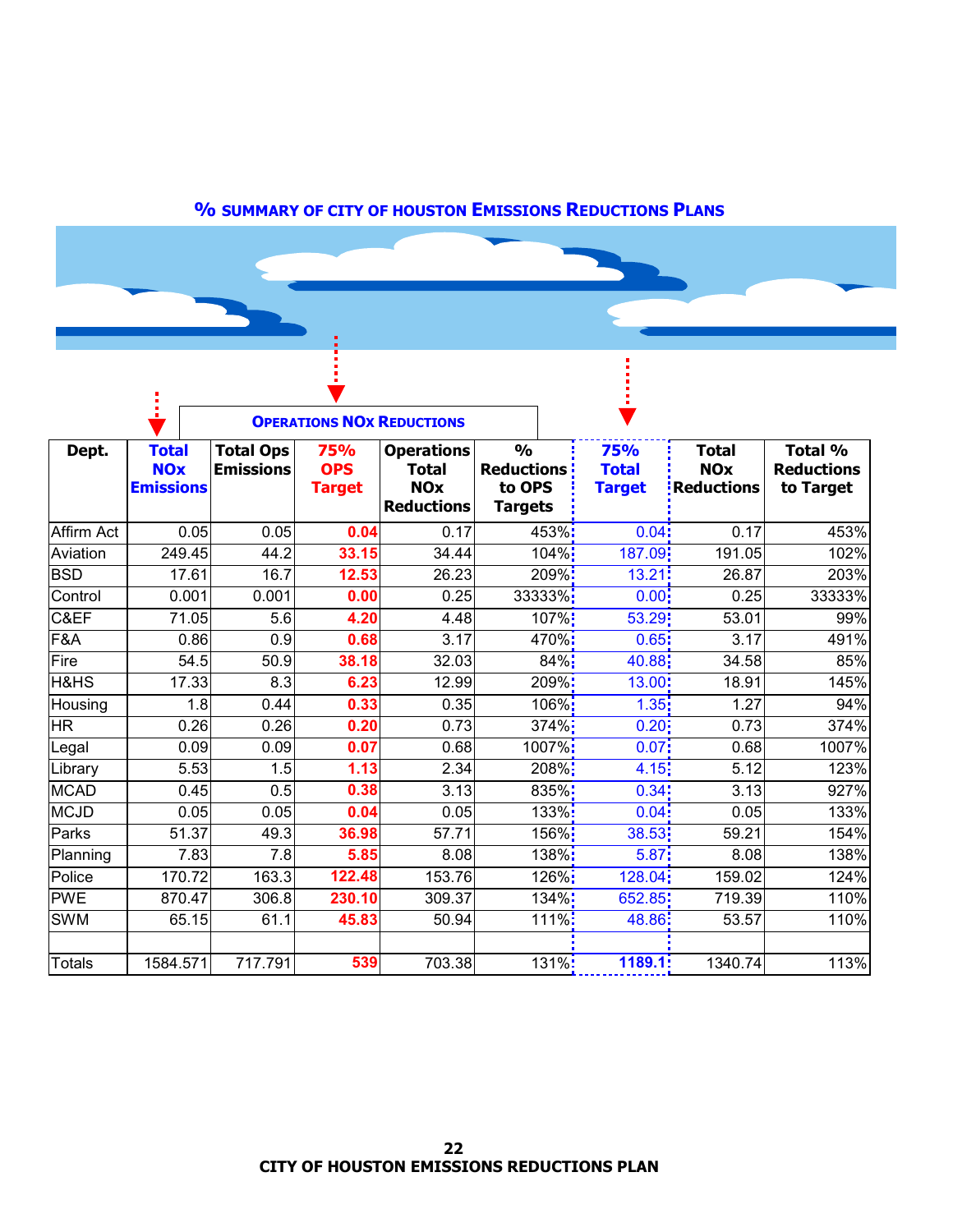23 **CITY OF HOUSTON EMISSIONS REDUCTIONS PLAN**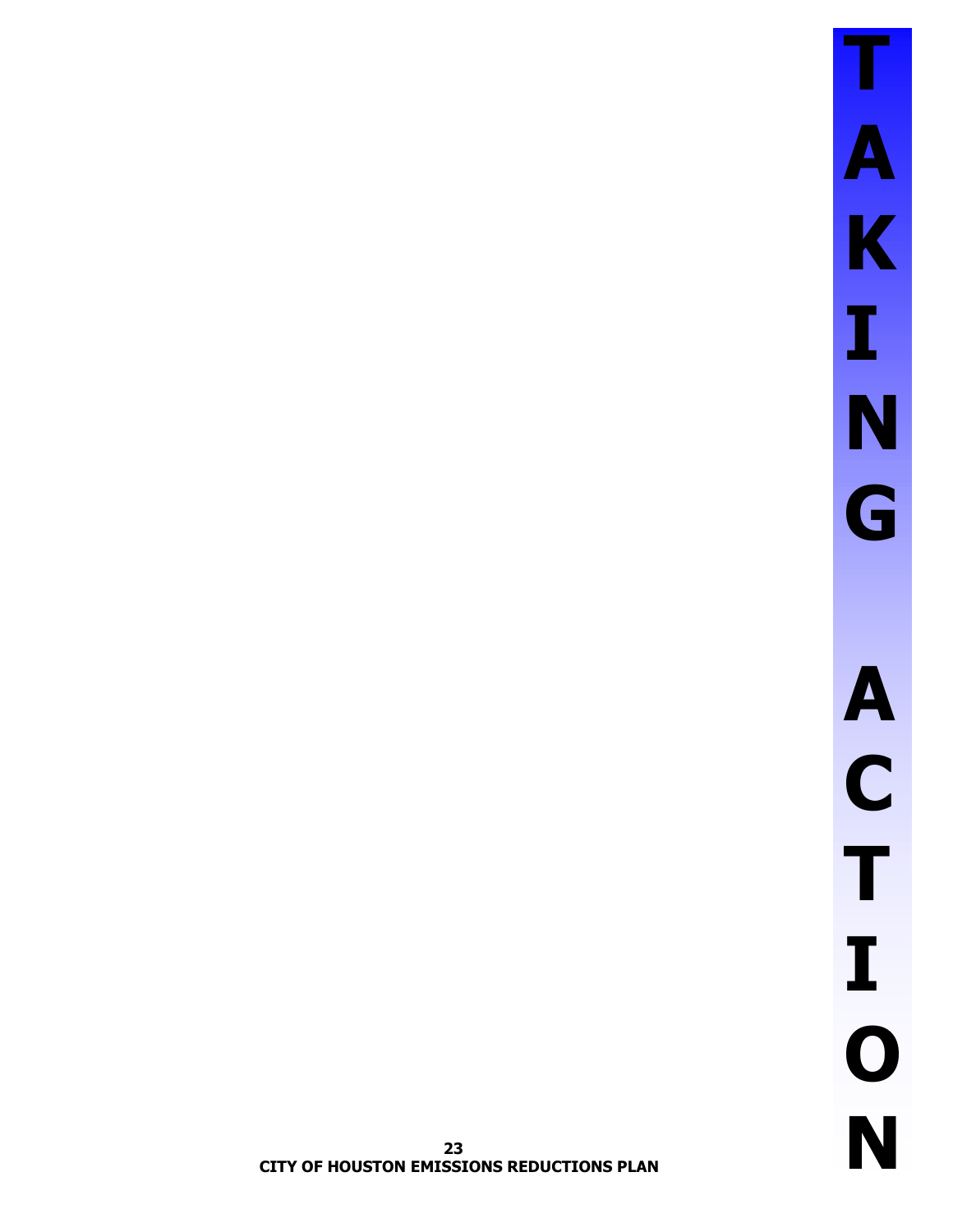# **THE IMPLEMENTATION PHASES**









| <b>PHASES</b>                                                                                         | <b>CITYWIDE</b>                                                         | <b>DEPARTMENT</b>                                                           | <b>SCHEDULE</b> |
|-------------------------------------------------------------------------------------------------------|-------------------------------------------------------------------------|-----------------------------------------------------------------------------|-----------------|
|                                                                                                       | <b>ACTIONS</b>                                                          | <b>ACTIONS</b>                                                              | (M/YY)          |
| <b>PRE-IMPLEMENTATION</b>                                                                             |                                                                         |                                                                             |                 |
|                                                                                                       | <b>VPLAN DEVELOPMENT</b>                                                |                                                                             | $1/00 - 6/00$   |
|                                                                                                       | <b>VPLAN ADOPTION</b>                                                   |                                                                             | $7/00 - 8/00$   |
| <b>IMPLEMENTATION</b>                                                                                 |                                                                         |                                                                             |                 |
| $One -$<br><b>Existing actions, field</b><br>demonstrations, and<br>new clean vehicles &<br>equipment | <b>Control 1 - Clean</b><br><b>Vehicles &amp; Equipment</b>             | <b>Control 1 - Reduce</b><br><b>VMT and hours used</b>                      | $5/00 - 6/03$   |
|                                                                                                       | <b>Control 2 - Restrict</b><br><b>Idling</b>                            | Control 2-<br><b>Compressed Work</b><br><b>Week</b>                         |                 |
|                                                                                                       | <b>Conduct diesel field</b><br>demonstrations                           | <b>Control 3 - Global</b><br><b>Positioning System</b>                      |                 |
|                                                                                                       |                                                                         | <b>Control 4 - Reduce</b><br>fleet and equipment<br>inventory               |                 |
| $Two -$<br><b>Reformulated fuels and</b><br>diesel retrofits; expand<br>employee commute<br>options   | <b>Control 3- Expand free</b><br>bus passes                             |                                                                             | $7/01 - 6/03$   |
|                                                                                                       | <b>Control 4 - Use very</b><br>low sulfur gas & diesel                  |                                                                             |                 |
|                                                                                                       | <b>Control 5 - Install</b><br>diesel retrofits                          |                                                                             |                 |
|                                                                                                       | <b>Control 6 - Implement</b><br>generator/boiler<br>combustion controls |                                                                             |                 |
|                                                                                                       | <b>Control 7 - Subsidize</b><br>car/van pools                           |                                                                             |                 |
| Three $-$<br><b>Expand contractor</b><br>requirements                                                 | Control $8-$<br><b>Construction and O&amp;M</b><br><b>Contracts</b>     |                                                                             | $7/02 - 6/03$   |
|                                                                                                       |                                                                         | <b>Control 5 - Purchase</b><br><b>Emission Reductions</b><br><b>Credits</b> | $7/03 - 12/03$  |
| <b>POST-</b><br><b>IMPLEMENTATION</b>                                                                 | <b>MONITOR, REVIEW</b><br>& ASSESS                                      |                                                                             | 7/03-10/03      |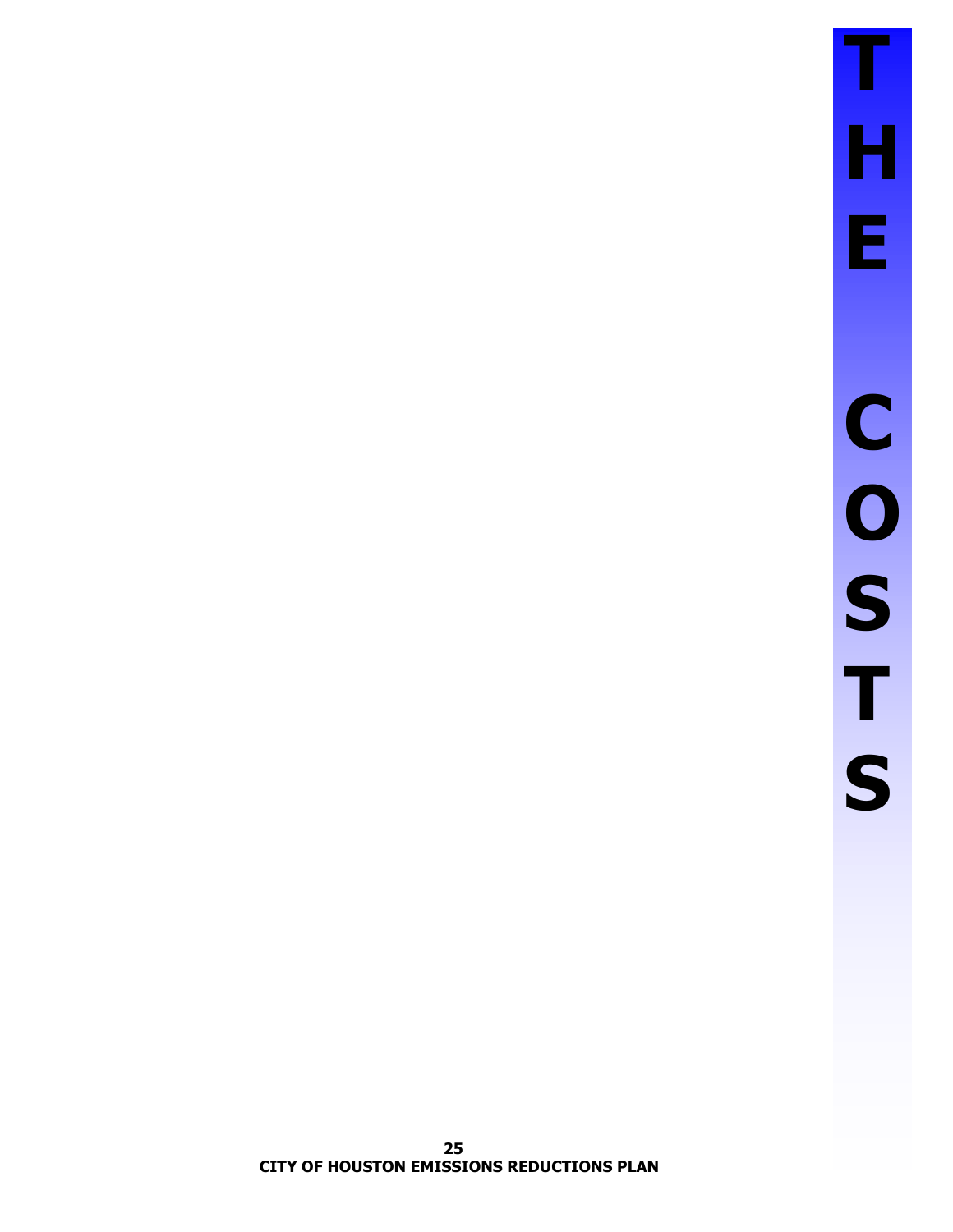# **EMISSIONS REDUCTIONS CONTROLS COSTS**



| <b>CITYWIDE CONTROLS</b>                                                                                                        | <b>COST ESTIMATES</b><br>(MIN.) | <b>COST ESTIMATES</b><br>(MAX.) | <b>PROJECTED</b><br><b>START</b> |
|---------------------------------------------------------------------------------------------------------------------------------|---------------------------------|---------------------------------|----------------------------------|
| <b>Control 1 - Clean Vehicles &amp;</b><br><b>Equipment</b>                                                                     | \$1,014,000                     | \$3,303,000                     | $FY01 \rightarrow FY03$          |
| <b>Control 2 - Restrict Diesel Idling</b>                                                                                       | \$0                             | \$0                             | <b>FY01</b>                      |
| <b>Control 3 - Expand Free</b><br><b>Employee Bus Pass Program</b>                                                              | \$1,315,000                     | \$2,645,000                     | <b>FY02</b>                      |
| Control 4-<br><b>Very low sulfur</b><br>sulfur/reformulated gasoline                                                            | \$350,000                       | \$1,150,000                     | <b>FY02</b>                      |
| <b>Control 5 - Diesel catalyst</b><br><b>retrofits</b>                                                                          | \$12,910,000                    | \$12,910,000                    | $FY02 \rightarrow FY03$          |
| Control 6 -<br><b>Generator &amp; boiler &amp; sludge</b><br>dryer controls                                                     | \$12,035,000                    | \$12,035,000                    | <b>FY02</b>                      |
| Control 7 - Subsidized car/van<br>pools                                                                                         | \$1,019,000                     | \$1,274,000                     | <b>FY02</b>                      |
| <b>Control 8 -</b><br><b>Operations &amp; maintenance &amp;</b><br>construction contractors (diesel<br>retrofits & clean equip) | \$13,924,000                    | \$16,213,000                    | <b>FY03</b>                      |
| <b>TOTAL CITYWIDE COSTS</b>                                                                                                     | \$42,567,000                    | \$49,530,000                    |                                  |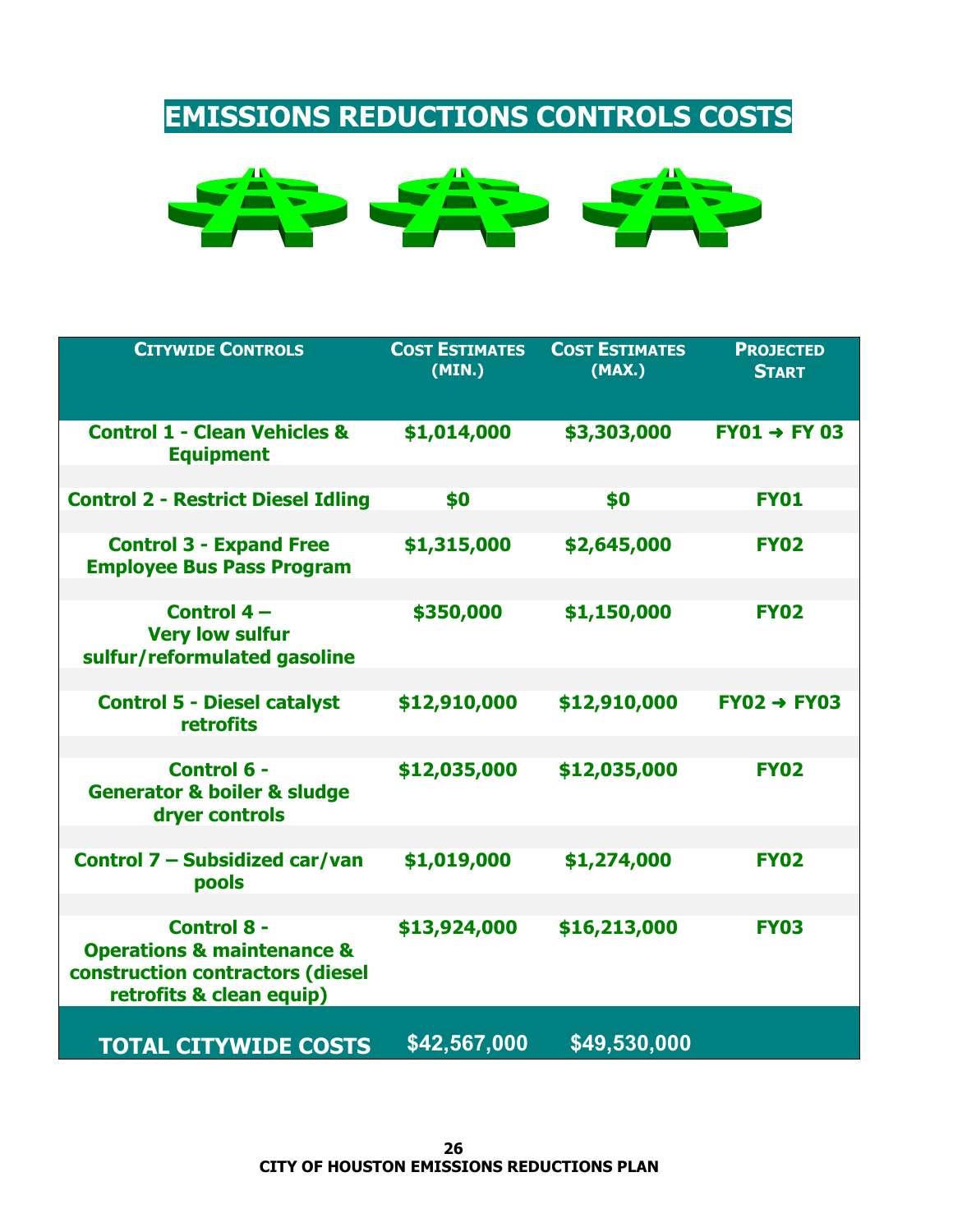# **COST BENEFITS OF NOX EMISSIONS REDUCTIONS CONTROLS**



| RANK | <b>CONTROL</b>                              | <b>NOX REDUCTIONS</b> | <b>TOTAL COST</b>           | <b>TOTAL COST</b> |
|------|---------------------------------------------|-----------------------|-----------------------------|-------------------|
|      |                                             | <b>TONS PER YEAR)</b> | <b>RANGE</b>                | PER TON           |
|      | <b>D#4 (Fleet Reduction)</b>                | $37.83 +$             | $\frac{1}{2}$               | $\frac{1}{2}$     |
|      | $\overline{g}$<br>C#2 (Diesel Idlin         | $16.73 +$             | $\frac{1}{2}$               | $\frac{1}{2}$     |
|      | rk Week)<br><b>D#2 (Compressed Wo</b> )     | $6.25 +$              | $\frac{1}{2}$               | <u>ន្</u>         |
|      | es)<br>D#1 (Vehicle Mil                     | $5.11 +$              | $\frac{1}{2}$               | $\frac{1}{2}$     |
| m    | D#5 (Purchase Emissions Reductions Credits) |                       | \$3,500                     | \$3500            |
| ဖ    | ur Gas)<br><b>C#4 (Very Low Sulfi</b>       | 54.65                 | $$355,000 - 1,150,000$      | \$6500-\$21,000   |
|      | & Vehicles)<br>C#1 (Clean Equipment         | 119.28                | $$1,014,000 -$<br>3,303,000 | \$8500-\$27,700   |
| œ    | C#3 (Bus Passes)                            | 104.33                | \$1,315,000-2,645,000       | \$12,600-\$25,350 |
| თ    | C#7 (Cars/Van Pools)                        | 42.45                 | \$0-1,300,000               | \$0-30,600        |
| ្អ   | <b>irements)</b><br>C#8 (Contractor Requi   | 654.53                | \$13,924,00016,213,00       | \$21,300-\$24,800 |
| ᅼ    | <b>Controls</b> )<br>C#6 (Generator/Boiler  | 69.55                 | \$2,135,000                 | \$30,700          |
| 21   | <b>D#3 (GPS)</b>                            |                       | \$65,000                    | \$65,000          |
| 13   | C#5 (Diesel Retrofits)                      | 168.75                | \$12,910,000                | \$76,500          |
| 4    | C#6 (Sludge Dryer Retrofit)                 | 50.99                 | \$9,900,000                 | \$194,000         |
|      | Note: Departmental NOx reductions based on  |                       |                             |                   |
|      | and<br>commitments<br>department<br>6/14/00 |                       |                             |                   |
|      | subject to increases if departments provide |                       |                             |                   |
|      | additional commitments                      |                       |                             |                   |

# CITY OF HOUSTON EMISSIONS REDUCTIONS PLAN 27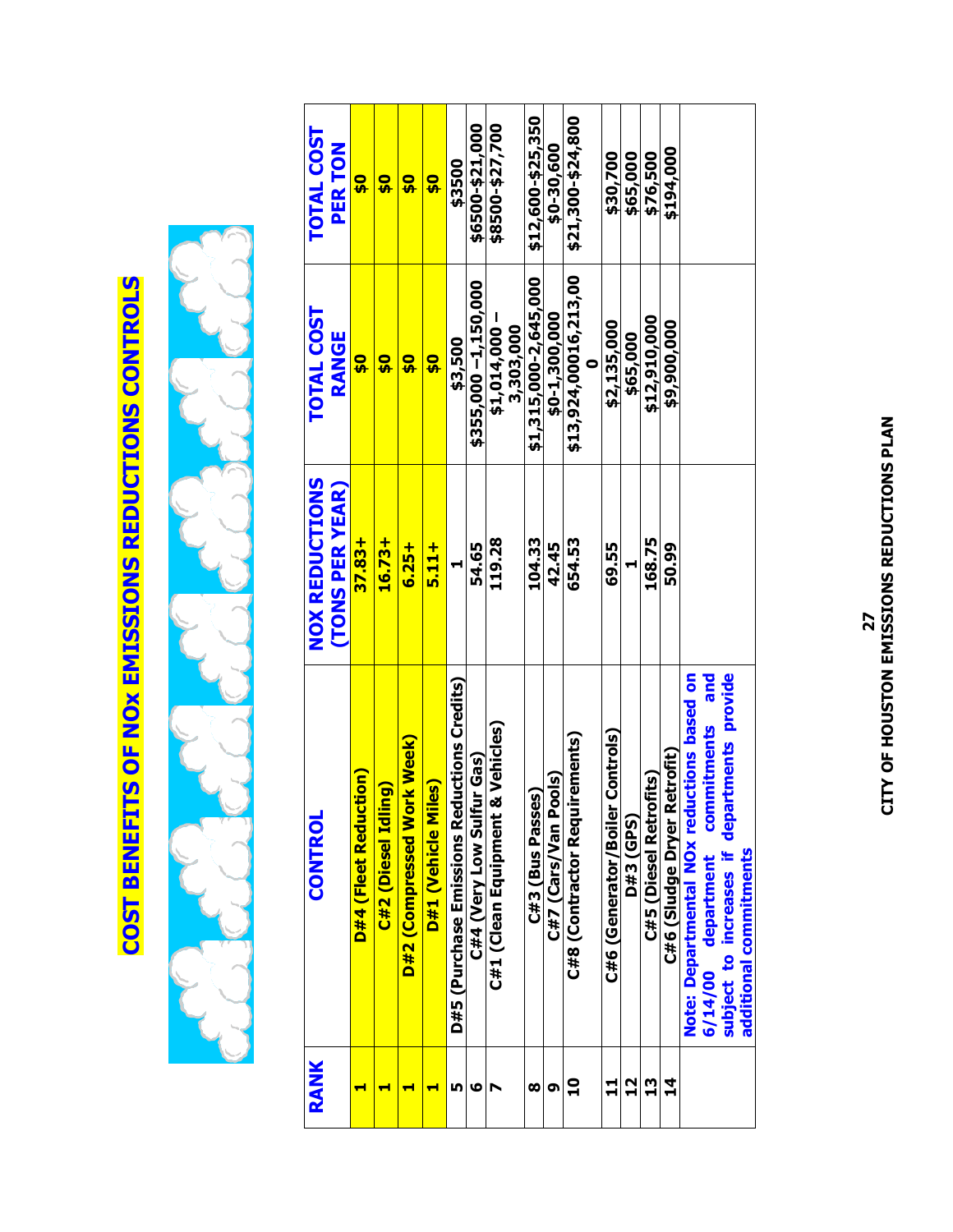CITY OF HOUSTON EMISSIONS REDUCTIONS PLAN 28

4\$65,000 per ton; not recommended except for selected instances

<sup>3</sup> Capital (construction) controls, listed in cost benefit rank order

<sup>1</sup>\$3500 per ton-mendam and verticles costs based on trend from FY01 budget; aditional new vehicle purchases less costly than diesel retrofit controls<br>Pitywide Clean Equipment and Vehicles costs based on trend from FY01 bu

All controls subject to substitution with less-costly controls if funds for additional emissions reductions are committed

Notes:

| <b>NTROL</b><br>8                                                | <b>CUMULATIVE NOX</b> | <b>CUMULATIVE</b>                    | <b>CUMULATIVE</b> |
|------------------------------------------------------------------|-----------------------|--------------------------------------|-------------------|
|                                                                  | REDUCTIONS            | $\overline{\text{COS}}$              | <b>COST</b>       |
|                                                                  | <b>TONS PER YEAR)</b> | (MIN)                                | (MAX)             |
| <b>D#4 (Fleet Reduction)</b>                                     | $37.83 +$             | <u>ဝှ</u>                            | <u>ፍ</u>          |
| ត<br>C#2 (Diesel Idlin                                           | 52.56+                | <u>ទ</u>                             | ር<br>የ            |
| D#2 (Compressed Work Week)                                       | 58.81+                | <u>ទ្</u>                            | <u>ទ្</u>         |
| D#1 (Vehicle Miles)                                              | 63.92+                | <u>ទ្</u>                            | <u>ฉ</u>          |
| missions Reductions<br>D#5 (Purchase Er<br>Credits) <sup>1</sup> |                       |                                      |                   |
| C#4 (Very Low Sulfur Gas)                                        | 118.57                | \$355,000                            | \$1,150,000       |
| C#1 (Clean Equipment & Vehicles) <sup>2</sup>                    | 237.85                | \$1,369,000                          | \$4,453,000       |
| C#3 (Bus Passes)                                                 | 342.18                | \$2,684,000                          | \$7,098,000       |
| ools)<br>C#7 (Cars/Van Po                                        | 384.63                | \$2,684,000                          | \$8,398,000       |
| M<br>requirements)<br>C#8 (Contractor                            |                       |                                      |                   |
| Boiler Controls)<br>C#6 (Generator/                              | 454.18                | \$4,819,000                          | \$10,533,000      |
| <b>D#3 (GPS)4</b>                                                |                       |                                      |                   |
| <b>OPERATIONS TARGET REDUCTIONS</b>                              | თ<br>5<br>ს           |                                      |                   |
| C#5 (Diesel Retrofits) <sup>2</sup>                              | 622.93                | \$17,729,000                         | \$23,443,000      |
| C#6 (Sludge Dryer Retrofit)                                      | 673.92                | \$27.629,000                         | \$33,443,000      |
| <b>CUMULATIVE TOTALS</b>                                         |                       | \$27,629,000                         | \$33,443,000      |
|                                                                  |                       |                                      |                   |
|                                                                  |                       | EMISSIONS REDUCTIONS TARGET EXCEEDED |                   |

COMBINED OPERATIONS & MAINTENANCE NOX EMISSIONS REDUCTIONS CONTROLS

(LISTED BY CUMULATIVE COST EFFECTIVENESS)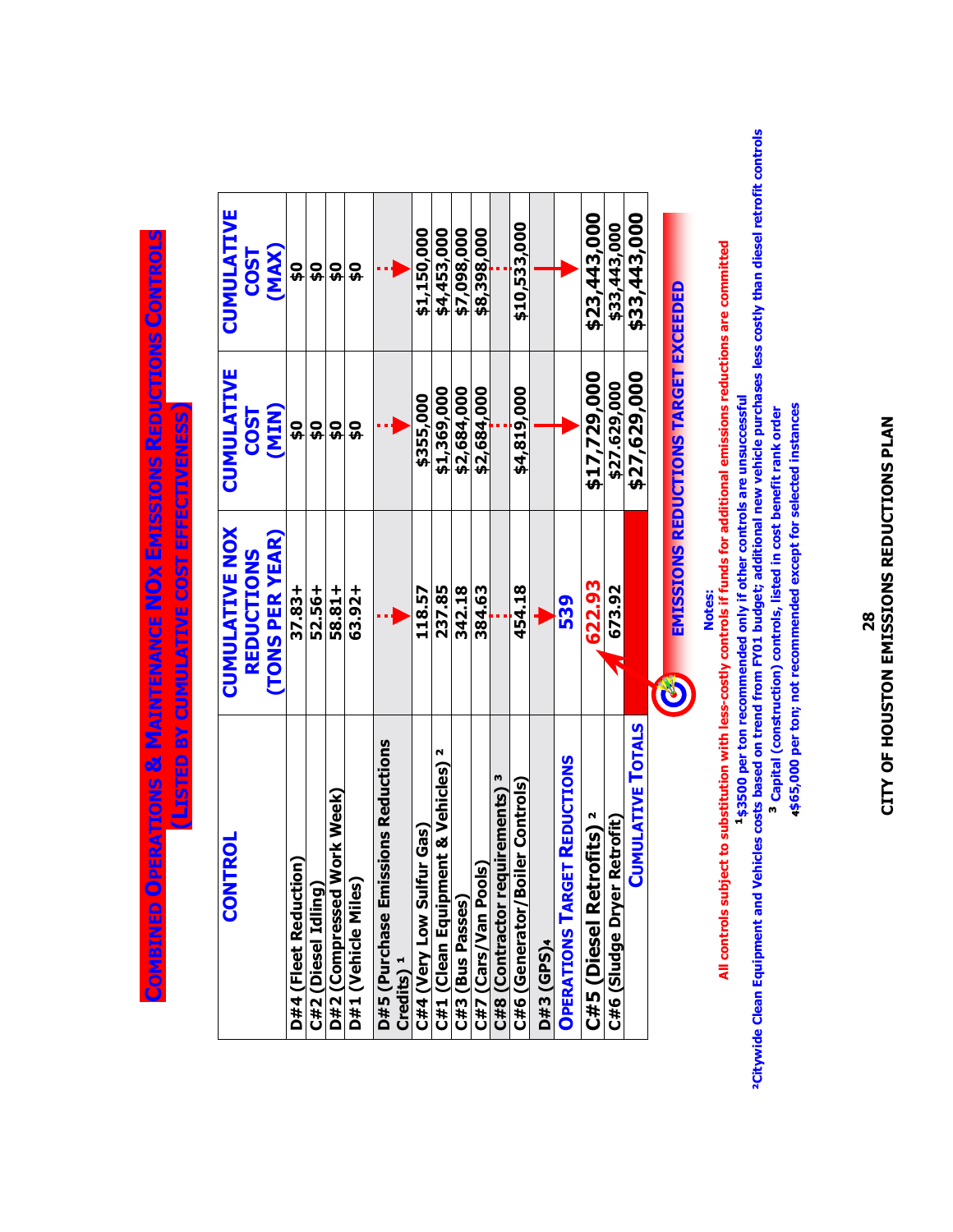# THE CHALLENGE IS MET

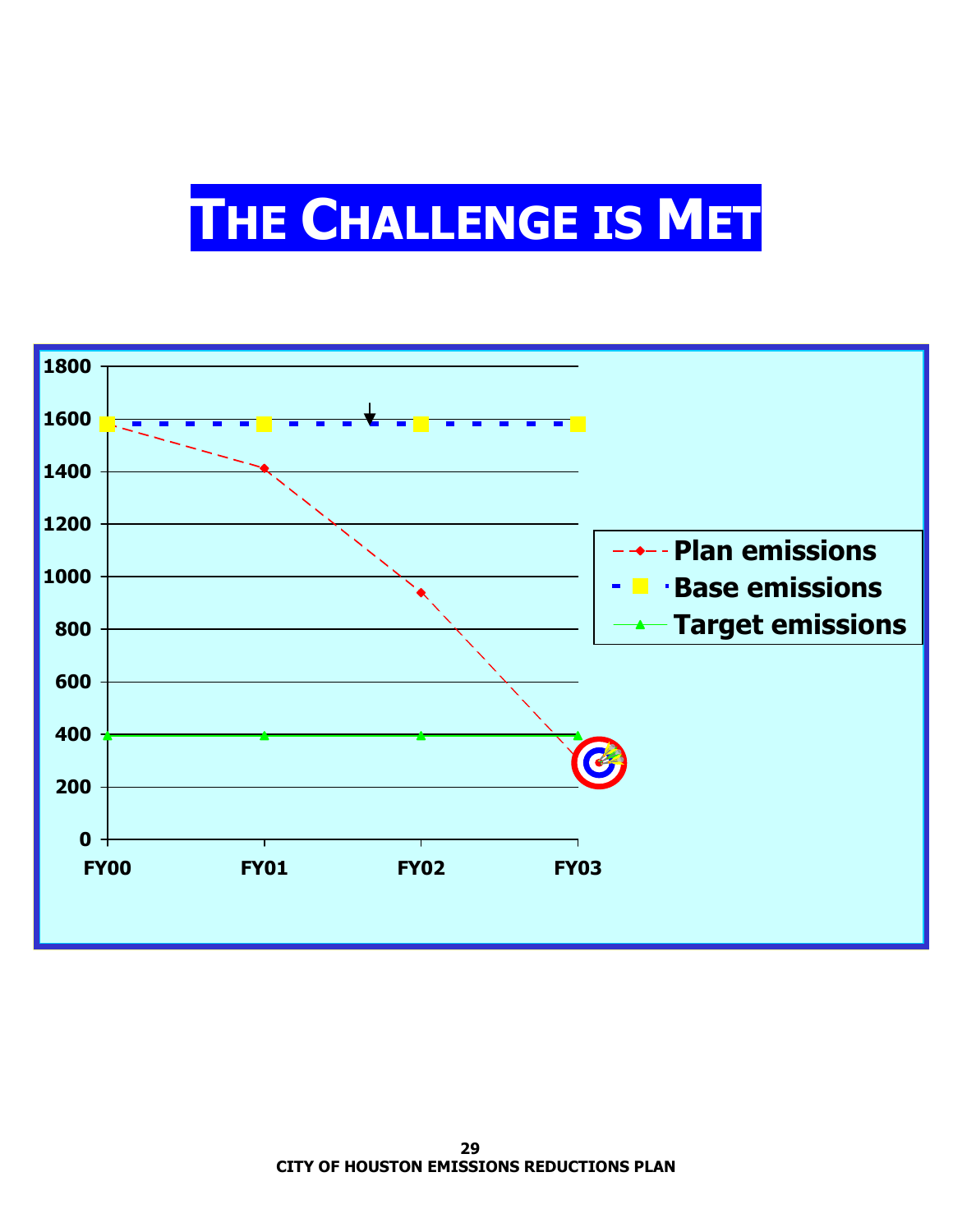# $\boldsymbol{\mathsf{A}}$ P P E<br>N D I<br>C<br>E<br>S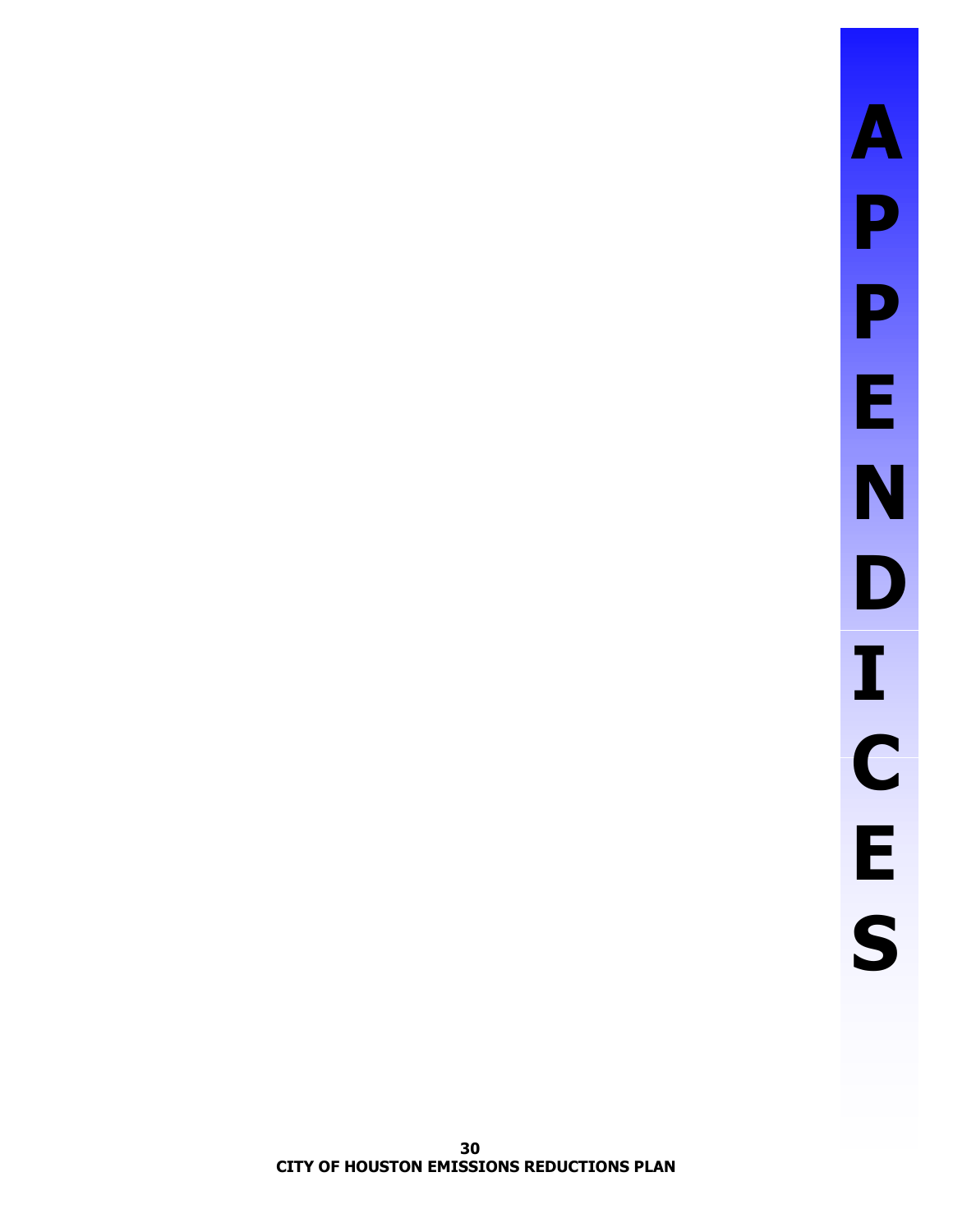

# **CAPITAL IMPROVEMENT PLAN PROJECT DATA**

**Summary by Fuel and Type** 

| <b>Department</b>         |               | <b>Off-Road</b><br><b>Equipment</b> |        |               | <b>On-Road</b><br>Vehicles* |       | <b>Total</b> |
|---------------------------|---------------|-------------------------------------|--------|---------------|-----------------------------|-------|--------------|
|                           | <b>Diesel</b> | <b>Gasoline Subtotal</b>            |        | <b>Diesel</b> | <b>Gasoline Subtotal</b>    |       |              |
|                           |               |                                     |        |               |                             |       |              |
| <b>Affirmative Action</b> |               |                                     |        |               |                             |       |              |
| Aviation                  | 167.53        | 20.24                               | 187.77 | 16.73         | 0.76                        | 17.49 | 205.26       |
| <b>Building Services</b>  | 0.74          | 0.02                                | 0.76   | 0.11          | 0.00                        | 0.11  | 0.87         |
| <b>City Controller</b>    |               |                                     |        |               |                             |       |              |
| CE&F                      | 50.92         | 0.73                                | 51.65  | 13.77         | 0.00                        | 13.77 | 65.42        |
| Finance & Administration  |               |                                     |        |               |                             |       |              |
| Fire                      | 3.34          | 0.08                                | 3.42   | 0.09          | 0.07                        | 0.16  | 3.58         |
| Health & Human Services   | 7.36          | 0.98                                | 8.34   | 0.49          | 0.22                        | 0.71  | 9.05         |
| Housing                   | 0.93          | 0.11                                | 1.04   | 0.30          | 0.03                        | 0.33  | 1.37         |
| <b>Human Resources</b>    |               |                                     |        |               |                             |       |              |
| Legal                     |               |                                     |        |               |                             |       |              |
| Library                   | 3.41          | 0.08                                | 3.49   | 0.29          | 0.21                        | 0.50  | 3.99         |
| Muni Courts - Admin       |               |                                     |        |               |                             |       |              |
| Muni Courts - Judicial    |               |                                     |        |               |                             |       |              |
| Parks & Recreation        | 1.76          | 0.01                                | 1.77   | 0.23          | 0.07                        | 0.30  | 2.07         |
| Planning                  |               |                                     |        |               |                             |       |              |
| Police                    | 6.51          | 0.17                                | 6.68   | 0.51          | 0.21                        | 0.72  | 7.40         |
| Public Works &            | 492.73        | 8.70                                | 501.43 | 54.00         | 8.25                        | 62.25 | 563.68       |
| Engineering               |               |                                     |        |               |                             |       |              |
| Solid Waste Management    | 3.53          | 0.36                                | 3.89   | 0.01          | 0.16                        | 0.17  | 4.06         |
|                           |               |                                     |        |               |                             |       |              |
| <b>Totals - All</b>       | 738.8         | 31.5                                | 770.2  | 86.5          | 10.0                        | 96.5  | 866.8        |
| <b>Departments</b>        |               |                                     |        |               |                             |       |              |

Emissions in tons per year, 4-year average, FY01 through FY04.

\* "On-Road Vehicles" refers to cement trucks and other heavy trucks traveling to and from the job site and operating on the job site.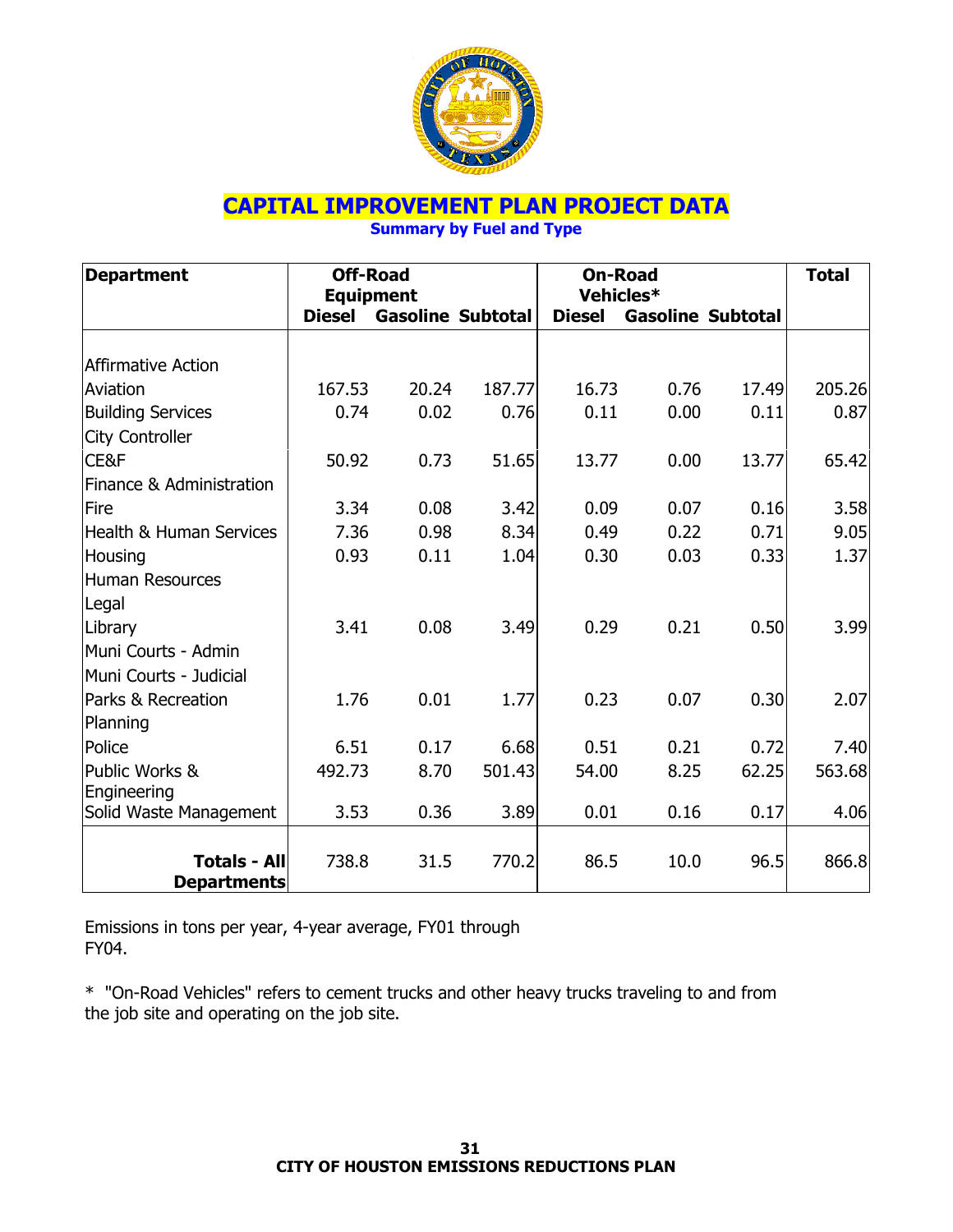# **CAPITAL IMPROVEMENT PLAN PROJECT DATA**

#### FY 2001

| <b>Department</b>          |   | <b>Project Category</b>        |       | <b>Total NOx</b> |                |         | # Projects   Total \$   Avg. \$/Project | <b>Tons NOx</b> |
|----------------------------|---|--------------------------------|-------|------------------|----------------|---------|-----------------------------------------|-----------------|
|                            |   |                                | tpy   | tpd              |                |         | (million \$)                            | per million\$   |
| Aviation                   |   | <b>Airport Expansions</b>      | 378.8 | 1.04             | 3              |         |                                         |                 |
| PW&E - wastewater          | R | <b>WW System Improvements</b>  | 212.5 | 0.58             | 23             | 130.900 | 5.691                                   | 1.6             |
| PW&E - streets             | N | Streets/Roads/Neighborhoods    | 148.8 | 0.41             | 27             | 87.198  | 3.230                                   | 1.7             |
| PW&E - water               | S | Water System Improvements      | 124.6 | 0.34             | 15             | 79.350  | 5.290                                   | 1.6             |
| PW&E - drainage            | M | Local Drainage Improvements    | 22.0  | 0.06             | 5              | 12.926  | 2.585                                   | 1.7             |
| Police                     |   | Police Buildings               | 12.1  | 0.033            | 6              | 10.676  | 1.779                                   | 1.1             |
| H&HS                       |   | Miscellaneous Projects         | 10.9  | 0.03             | 6              | 13.158  | 2.193                                   | 0.8             |
| Conv. & Ent.               |   | Renovations and new facilities | 10.9  | 0.030            | $\overline{2}$ | 4.500   | 2.250                                   | 2.4             |
| Library                    |   | Miscellaneous Projects         | 6.1   | 0.017            | 5              | 3.210   | 0.642                                   | 1.9             |
| Fire                       |   | Miscellaneous Projects         | 3.3   | 0.009            | 4              | 6.072   | 1.518                                   | 0.5             |
| Parks & Rec                |   | Parks Projects                 | 2.6   | 0.007            | $\overline{2}$ | 10.335  | 5.168                                   | 0.3             |
| Housing                    |   | <b>Housing Projects</b>        | 2.1   | 0.006            | 3              | 0.850   | 0.283                                   | 2.5             |
| <b>Bldg Services (MCA)</b> |   | Miscellaneous Projects         | 2.1   | 0.006            | $\overline{2}$ | 4.000   | 2.000                                   | 0.5             |
| Solid Waste                |   | Replace/Upgrade facilities     | 1.7   | 0.005            | 1              | 0.425   | 0.425                                   | 4.0             |
|                            |   |                                | 938.5 | 2.57             | 104            | 363.600 | 33.054                                  | 1.5             |

#### FY 2002

| <b>Department</b>          |   | <b>Project Category</b>        |       | Total NOx | #<br><b>Projects</b> | Total \$ | Avg.<br>\$/Project | <b>Tons NOx</b>  |
|----------------------------|---|--------------------------------|-------|-----------|----------------------|----------|--------------------|------------------|
|                            |   |                                | tpy   | tpd       |                      |          | (million \$)       | per<br>million\$ |
| Aviation                   |   | <b>Airport Expansions</b>      | 236.5 | 0.65      |                      |          |                    |                  |
| PW&E                       | R | <b>WW Syatem Improvements</b>  | 201.4 | 0.55      | 17                   | 136.100  | 8.006              | 1.5              |
| PW&E                       | N | Streets/Roads/Neighborhoods    | 184.5 | 0.51      | 18                   | 75.220   | 4.179              | 2.5              |
| PW&E                       | S | Water System Improvements      | 166.7 | 0.46      | 16                   | 77.980   | 4.874              | 2.1              |
| Conv. & Ent.               |   | Renovations and new facilities | 91.4  | 0.250     | 5                    | 102.639  | 20.528             | 0.9              |
| PW&E                       | м | Local Drainage Improvements    | 29.5  | 0.08      | 4                    | 13.860   | 3.465              | 2.1              |
| H&HS                       |   | Miscellaneous Projects         | 13.2  | 0.04      | 5                    | 8.216    | 1.643              | 1.6              |
| Police                     |   | Police Buildings               | 12.6  | 0.035     | 5                    | 16.075   | 3.215              | 0.8              |
| Library                    |   | Miscellaneous Projects         | 2.5   | 0.007     | 3                    | 9.910    | 3.303              | 0.3              |
| Fire                       |   | Miscellaneous Projects         | 3.1   | 0.01      | 4                    | 2.799    | 0.700              | 1.1              |
| Solid Waste                |   | Replace/Upgrade facilities     | 3.07  | 0.008     | 2                    | 1.166    | 0.583              | 2.6              |
| Parks & Rec                |   | Parks Projects                 | 2.0   | 0.005     | 2                    | 6.49     | 3.245              | 0.3              |
| Housing                    |   | <b>Housing Projects</b>        | 1.8   | 0.005     | 3                    | 0.569    | 0.190              | 3.2              |
| <b>Bldg Services (MCA)</b> |   | Miscellaneous Projects         | 1.3   | 0.004     |                      | 1.000    | 1.000              | 1.3              |
|                            |   |                                | 949.5 | 2.60      | 85                   | 452.024  | 54.931             | 1.6              |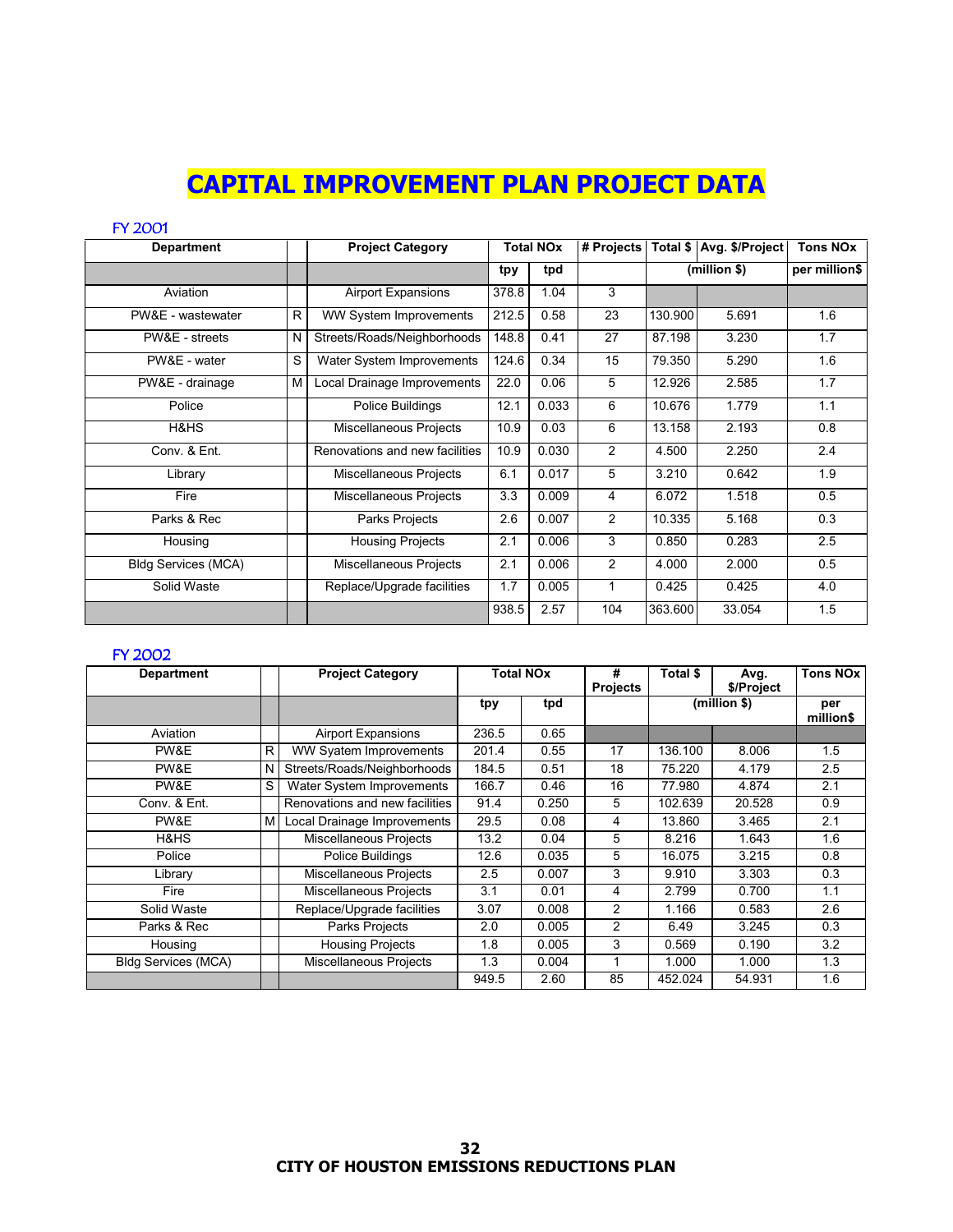# **CAPITAL IMPROVEMENT PLAN PROJECT DATA**

| <b>FY 2003</b>             |    |                                |          |                  |              |          |                 |                 |
|----------------------------|----|--------------------------------|----------|------------------|--------------|----------|-----------------|-----------------|
| <b>Department</b>          |    | <b>Project Category</b>        |          | <b>Total NOx</b> | # Projects   | Total \$ | Avg. \$/Project | <b>Tons NOx</b> |
|                            |    |                                | tpy      | tpd              |              |          | (million \$)    | per million\$   |
| PW&E                       | N  | Streets/Roads/Neighborhoods    | 306.2    | 0.84             | 25           | 82.690   | 3.308           | 3.7             |
| PW&E                       | R. | <b>WW System Improvements</b>  | 156.7    | 0.43             | 14           | 123.000  | 8.786           | 1.3             |
| PW&E                       | lS | Water System Improvements      | 130.3    | 0.36             | 14           | 92.560   | 6.611           | 1.4             |
| Aviation                   |    | <b>Airport Expansions</b>      | 132.7    | 0.36             |              |          |                 |                 |
| Conv. & Ent.               |    | Renovations and new facilities | 84.7     | 0.232            | 4            | 104.639  | 26.16           | 0.8             |
| H&HS                       |    | Miscellaneous Projects         | 9.0      | 0.02             | 5            | 9.130    | 1.826           | 1.0             |
| PW&E                       | M  | Local Drainage Improvements    | 8.3      | 0.02             |              | 6.000    | 6.000           | 1.4             |
| Fire                       |    | Miscellaneous Projects         | 3.4      | 0.01             | 3            | 5.184    | 1.728           | 0.7             |
| Parks & Rec                |    | Parks Projects                 | 2.3      | 0.006            | 2            | 8.350    | 4.175           | 0.3             |
| Solid Waste                |    | Replace/Upgrade facilities     | 2.0      | 0.005            |              | 0.441    | 0.441           | 4.5             |
| Police                     |    | Police Buildings               | 1.9      | 0.005            | 2            | 0.615    | 0.308           | 3.1             |
| Housing                    |    | <b>Housing Projects</b>        | 0.8      | 0.002            |              | 0.340    | 0.340           | 2.4             |
| Library                    |    | Miscellaneous Projects         | 0.37     | 0.001            | 2            | 0.010    | 0.005           | 37.0            |
| <b>Bldg Services (MCA)</b> |    | Miscellaneous Projects         | $\Omega$ | $\Omega$         | $\mathbf{0}$ | $\Omega$ | $\Omega$        |                 |
|                            |    |                                | 838.6    | 2.30             | 74           | 432.959  | 59.688          | 1.2             |

#### FY 2004

| <b>Department</b>          |   | <b>Project Category</b>        | <b>Total NOx</b> |       | # Projects     | Total \$     | Avg. \$/Project | <b>Tons NOx</b> |
|----------------------------|---|--------------------------------|------------------|-------|----------------|--------------|-----------------|-----------------|
|                            |   |                                | tpy              | tpd   |                |              | (million \$)    | per million\$   |
| PW&E                       | S | Water System Improvements      | 217.0            | 0.59  | 12             | 89.505       | 7.459           | 2.4             |
| PW&E                       | R | <b>WW System Improvements</b>  | 173.5            | 0.48  | 14             | 137.000      | 9.786           | 1.3             |
| PW&E                       | N | Streets/Roads/Neighborhoods    | 159.8            | 0.44  | 21             | 60.410       | 2.877           | 2.6             |
| Conv. & Ent.               |   | Renovations and new facilities | 74.7             | 0.20  | 4              | 104.639      | 26.16           | 0.7             |
| Aviation                   |   | <b>Airport Expansions</b>      | 73.15            | 0.20  |                |              |                 |                 |
| PW&E                       | M | Local Drainage Improvements    | 13.0             | 0.04  | 2              | 6.524        | 3.262           | 2.0             |
| Solid Waste                |   | Replace/Upgrade facilities     | 9.5              | 0.03  | 3              | 3.485        | 1.162           | 2.7             |
| Fire                       |   | Miscellaneous Projects         | 4.5              | 0.01  | 5              | 3.690        | 0.738           | 1.2             |
| H&HS                       |   | Miscellaneous Projects         | 3.2              | 0.01  | $\overline{2}$ | 3.900        | 1.950           | 0.8             |
| Library                    |   | Miscellaneous Projects         | 7.0              | 0.02  | 5              | 2.755        | 0.551           | 2.5             |
| Police                     |   | Police Buildings               | 3.0              | 0.01  |                | 2.600        | 2.600           | 1.2             |
| Parks & Rec                |   | Parks Projects                 | 1.5              | 0.00  |                | 7.335        | 7.335           | 0.2             |
| Housing                    |   | <b>Housing Projects</b>        | 0.8              | 0.002 |                | 0.340        | 0.340           | 2.4             |
| <b>Bldg Services (MCA)</b> |   | Miscellaneous Projects         | $\Omega$         | 0.00  | $\Omega$       | $\mathbf{0}$ | 0               |                 |
|                            |   |                                | 740.7            | 2.03  | 71             | 422.183      | 64.220          | 1.2             |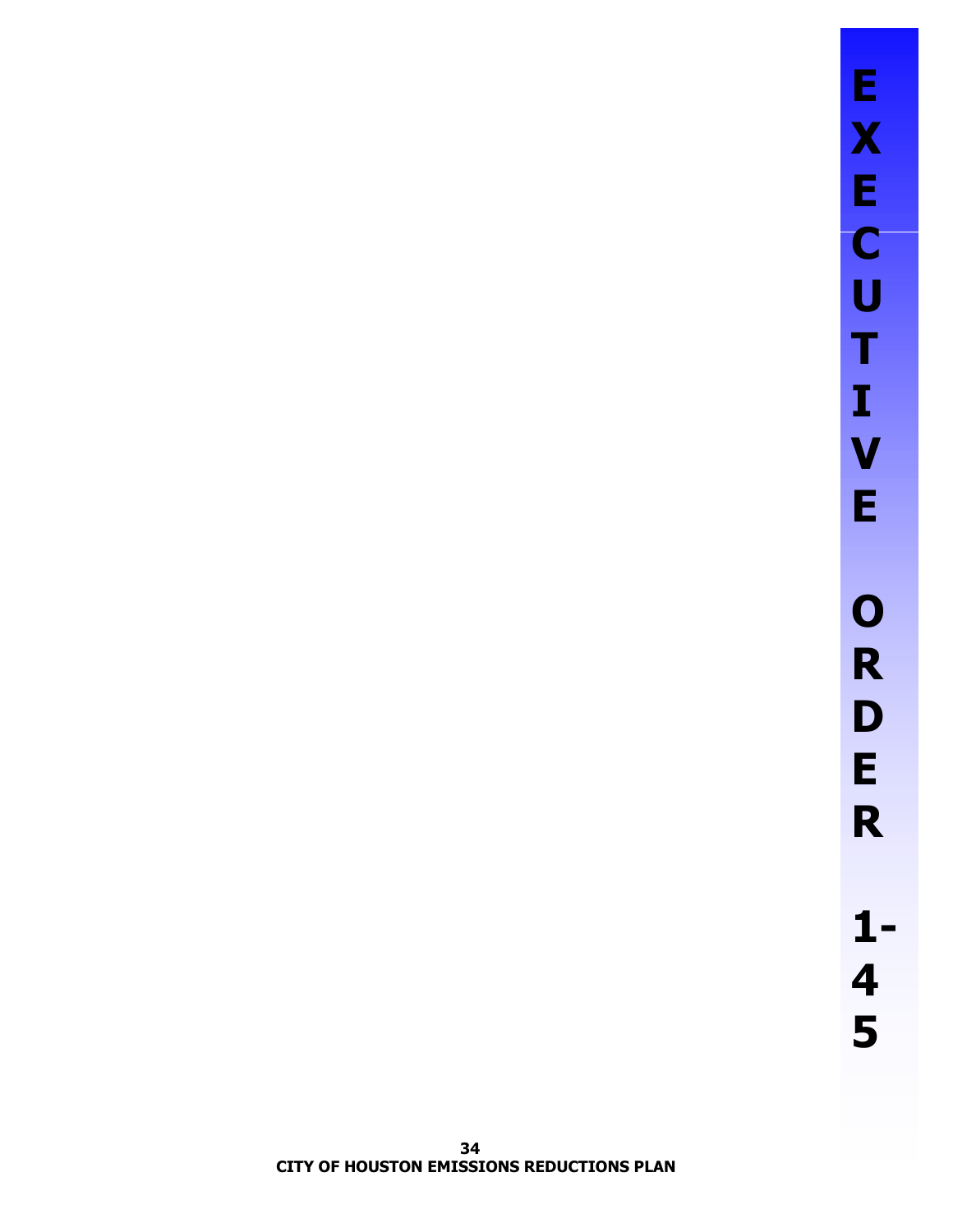# **CITY OF HOUSTON**

**EXECUTIVE ORDER** 

#### SUBJECT:

# PROCEDURE REGARDING AIR EMISSIONS IN CITY DEPARTMENTS

E. O. No.  $1 - 45$ 

**Effective Date** Upon Approval

# 1.0 AUTHORITY

The Mayor has the authority to execute this Executive Order under City of Houston Charter Article VI § 7a which gives the Mayor control over "all the administrative work of the city government". This Executive Order is also a response to the Texas Health and Safety Code § 381.002 which states that the purpose of the Texas Clean Air Act is "to safeguard the state's air resources from pollution by controlling or abating air pollution and emissions of air contaminants, consistent with the protection of public health, general welfare, and physical property, including the aesthetic enjoyment of air resources by the public and the maintenance of adequate visibility."

# 2.0 PURPOSE

To establish a comprehensive air pollution emissions reduction plan for each department of the City. An audit will be performed by each department and the results will be used to develop a plan to reduce air pollution emissions from the department's activities. Each department will designate at least one Air Quality Liaison who is responsible for performing an air emission audit of their department and implementing the Air Plan.

# 3.0 OBJECTIVES

To establish procedures for City departments, ensure compliance with these procedures, educate City of Houston employees on the sources of air pollution emissions, perform an audit of air pollution emissions resulting from City activities by April of 2000, develop an Air Plan to reduce the air pollution emissions resulting from and associated with City activities by May 2000 and begin implementation of the Air Plan by July 2000.

# 4.0 SCOPE

The Executive Order applies to all City departments and the Mayor's office and is promulgated for the purposes of investigation, planning and reporting. The activities required under this Executive Order will not require additional funding.

| Approved |
|----------|
|----------|

|  | Date Approved<br>$1 - 25 - 00$ |  |
|--|--------------------------------|--|
|  |                                |  |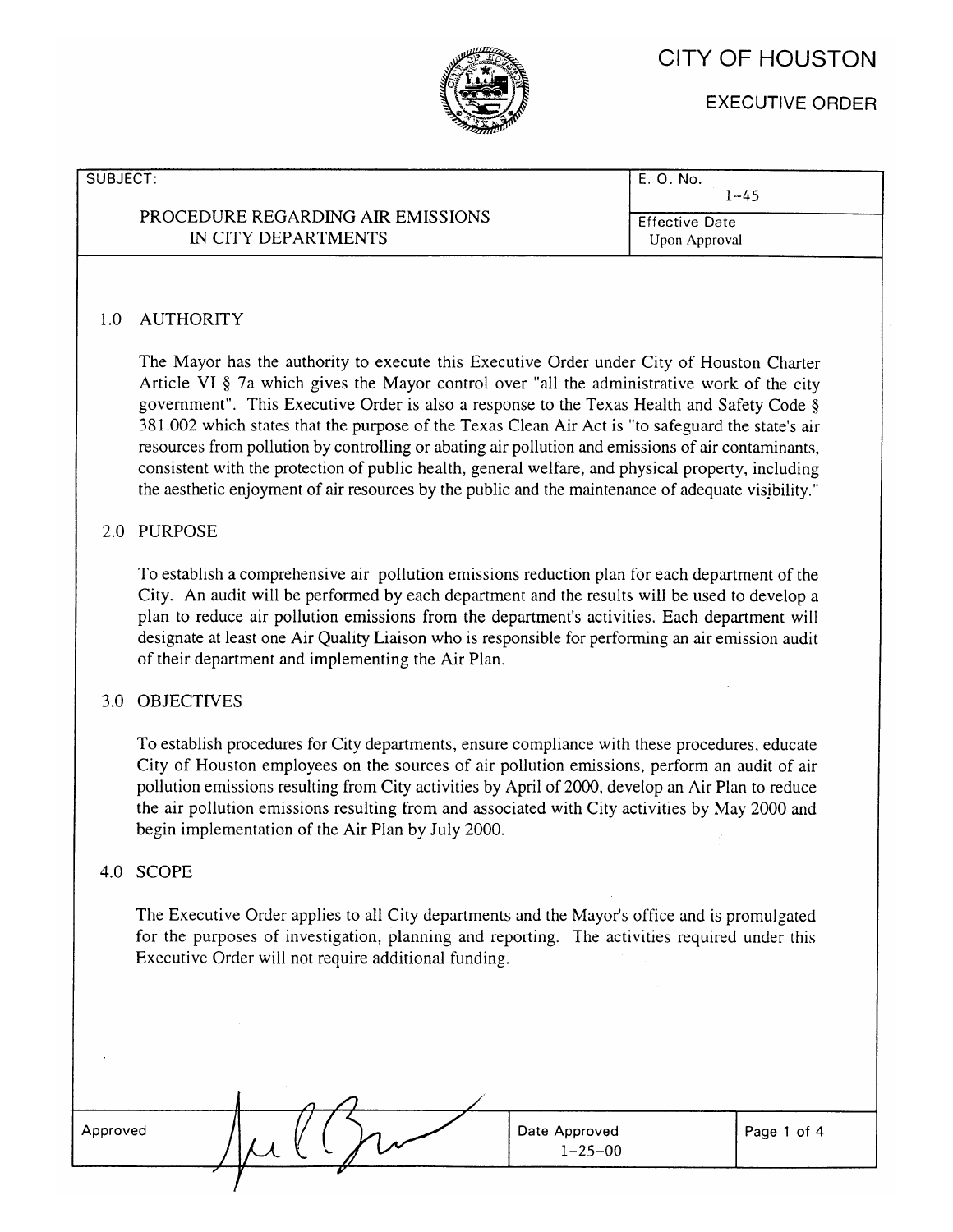# 5.0 DEFINITIONS

- $5.1$ "Air Emissions Audit" is an investigation of the source, quantity and duration of the emission of air pollutants. The audit shall primarily focus on NO<sub>x</sub> and include VOC and fine particulate matter. The result of the Air Emissions Audit will be an air pollution emissions inventory.
- $5.2$ "Air Plan" is the plan generated by each department to implement procedures and/or actions to reduce air pollution emissions for the purposes of complying with state and federal requirements. The Air Plan shall provide the source and amount of air pollution emissions and action plan for each emission source. The Air Plan shall include, but is not limited to, the reduction of air pollution emissions from the operation of motor-driven vehicles, the operation of motor-driven equipment, the use of electricity, the release of particulate matter to the ambient air, and vehicle miles travelled by employees. The Air Plan shall include a consideration and discussion of the purchasing of replacement energy efficient equipment and materials, the purchasing of replacement energy efficient lighting, the purchasing of replacement non-aerosol items as opposed to aerosol items, and increasing employee telecommunication in lieu of travel.
- 5.3 "Air Pollution Emissions" for the purposes of this Executive Order shall refer to emissions of VOC, NO<sub>x</sub> and fine particulate matter.
- 5.4 "Air Pollution Emissions Inventory" shall include all the items required by the Director of Environmental Policy and in particular shall include air pollution emission sources found in the operation of City of Houston buildings, air pollution emission sources from motorized equipment and/or vehicles owned or operated by the City of Houston, air emission sources from motorized equipment and/or vehicles owned or operated by City of Houston employees in the performance of their job duties, and any other air pollution emissions sources from City of Houston activities.
- $5.5$ "Air Quality Liaison" is an employee of the City of Houston who has been designated by his/her department head as the (one of the) representative(s) of the department who will attend HAXL training on air pollution emission inventory generation, oversee the collection of data and prepare an inventory of air pollution emissions for the department. The Air Quality Liaison will also oversee implementation of the Air Plan.
- 5.6 "Director of Environmental Policy" is a city employee previously appointed by the Mayor entrusted with the responsibility of developing city policy on environmental issues. The Director of Environmental Policy reports to the Mayor through the Chief Administrative Officer.
- 5.7 "Fine Particulate Matter" is the airborne particulate matter with diameter less than  $2.5\mu$ m.

| Subject | PROCEDURE REGARDING AIR              | E.O. No. 1–45          | Page 2 of 4   |  |
|---------|--------------------------------------|------------------------|---------------|--|
|         | <b>EMISSIONS IN CITY DEPARTMENTS</b> | <b>Effective Date:</b> | $1 - 25 - 00$ |  |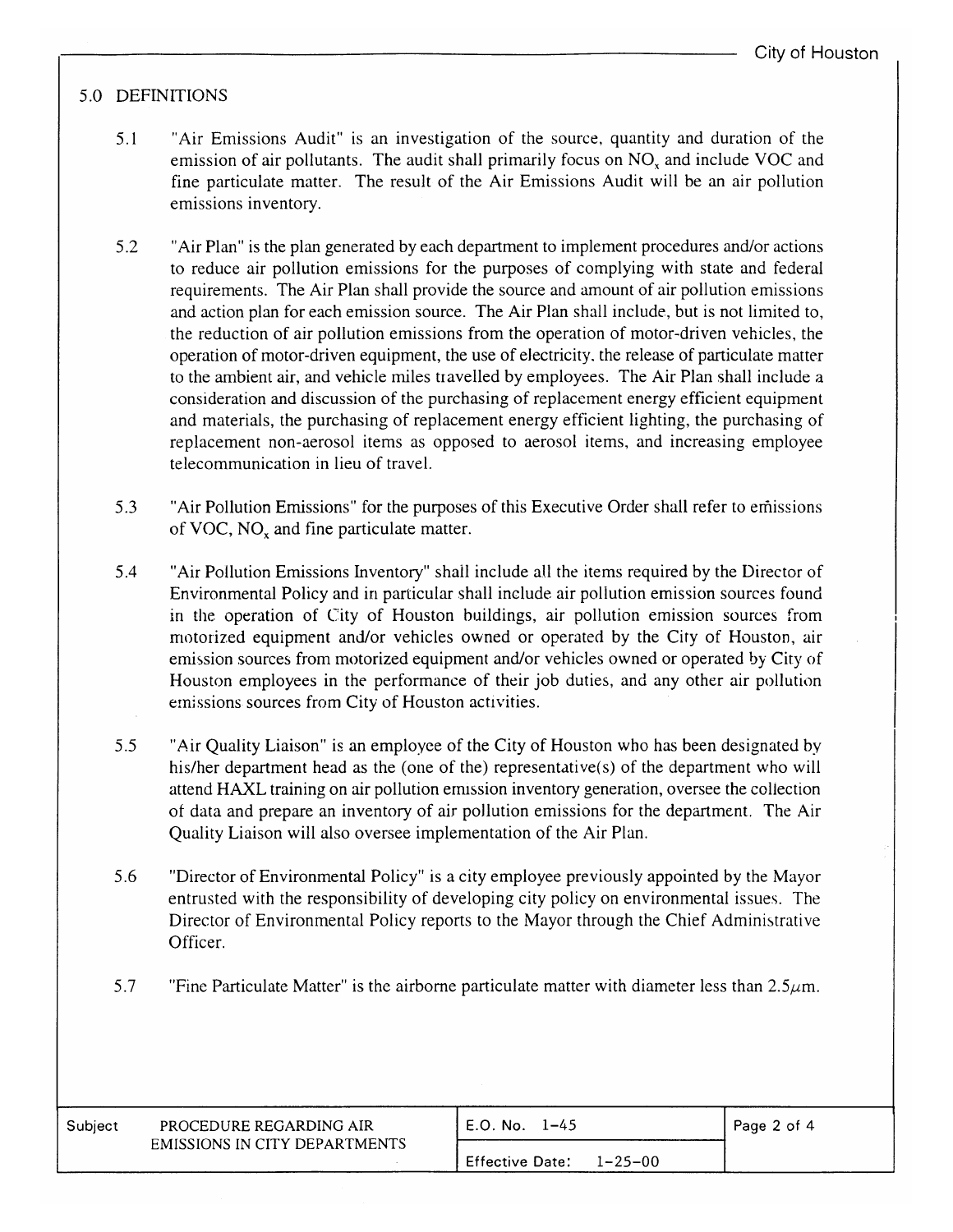- "HAXL" is a committee on Air Policy previously appointed by the Mayor and entrusted 5.8 with the responsibility to develop policy for responding to federal and state requirements under the federal Clean Air Act of 1990. The HAXL committee reports to the Mayor through the Chief Administrative Officer. HAXL is an acronym for Houston Air eXcellence and Leadership.
- 5.9 "No," is the abbreviation for nitrous oxides, a precursor pollutant for ozone.
- "VOC" is the abbreviation for volatile organic compounds, a precursor pollutant for ozone.  $5.10$

# **6.0 RESPONSIBILITIES**

- $6.1$ All City Department Heads are charged with the responsibility of performing an Air Emission Audit and preparing and implementing a plan to reduce air pollution emissions ("Air Plan"). Each Department Head shall designate at least one Air Quality Liaison who has the authority to perform the duties outlined below. Each Department Head shall ensure that the Air Quality Liaison(s) attend all training sessions provided by HAXL. Each Department Head shall deliver no later than March 29, 2000 to the Director of Environmental Policy a final inventory of air emissions in the format required by HAXL. Each Department Head shall deliver no later than May 31, 2000 the departmental Air Plan to the Director of Environmental Policy. Each Department Head shall implement the Air Plan as finally approved by the Mayor and in the manner required by the Mayor-approved Air Plan. Each Department Head shall report the progress of implementing the Air Plan to the Director of Environmental Policy every three (3) months after the initial implementation of the Air Plan.
- 6.2 All Air Quality Liaisons shall participate in all training to be coordinated by the Director of Environmental Policy. Each Air Quality Liaison shall perform an air pollution emissions audit of his/her department as directed in the training provided by the Director of Environmental Policy. Each Air Quality Liaison shall prepare an inventory of the air pollution emissions in his/her department to be delivered by the Department Head to the Director of Environmental Policy no later than March 29, 2000. Each Air Quality Liaison shall prepare an Air Plan for his/her department to be delivered by the Department Head to the Director of Environmental Policy no later than May 31, 2000. For each department that has more than one Air Quality Liaison, the liaisons shall work together and produce only one inventory and one Air Plan for the department. The Air Quality Liaison is a position that will not require additional funding to accomplish the responsibilities set out above.
- 6.3 The Director of Environmental Policy has been designated by the Mayor, prior to this Executive Order. He/she shall be responsible for overseeing the training of the Air Quality Liaisons for the performance of their audits. The Director of Environmental Policy will be available for assistance to the Department Heads and Air Quality Liaisons. The Director of Environmental Policy will also review each department's Air Plan, recommend modifications as needed, and recommend approval of the acceptable Air Plans to the Mayor as appropriate, and support implementation of the Air Plans. The Director of Environmental Policy shall submit the results of implementation of all of the Air Plans every three months to the Mayor. No additional funding is necessary to complete the responsibilities delineated in this Executive Order.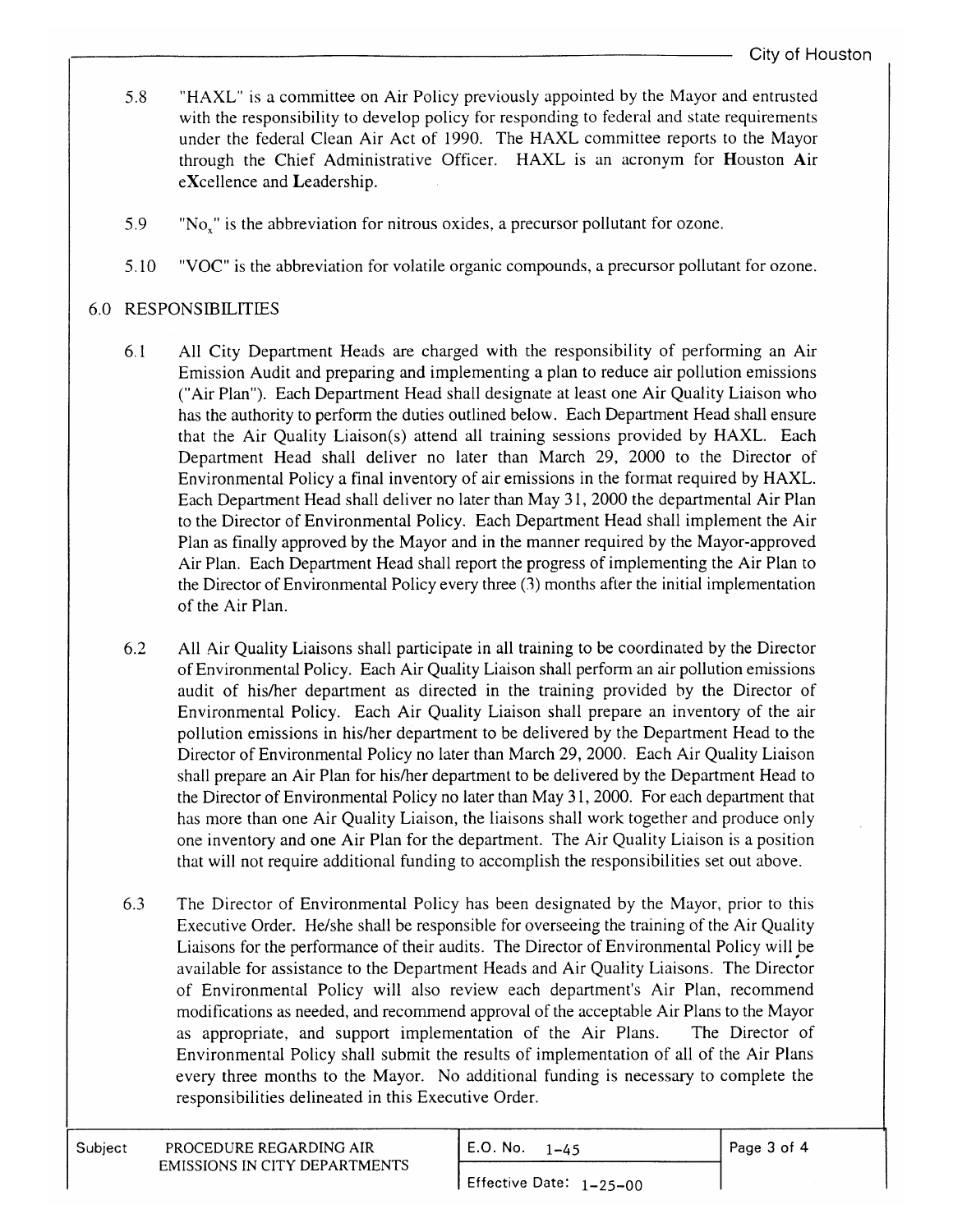## 7.0 INCONSISTENT POLICIES

This Executive Order supersedes any and all prior policies and/or executive orders to the extent such policies or executive orders are inconsistent with this Executive Order.

# 8.0 EFFECTIVE DATE

The effective date of this Executive Order is the date that it is signed by the Mayor of the City of Houston.

| Subject | PROCEDURE REGARDING AIR       | - E.O. No.<br>1–45                      | Page 4 of 4 |
|---------|-------------------------------|-----------------------------------------|-------------|
|         | EMISSIONS IN CITY DEPARTMENTS | $1 - 25 - 00$<br><b>Effective Date:</b> |             |